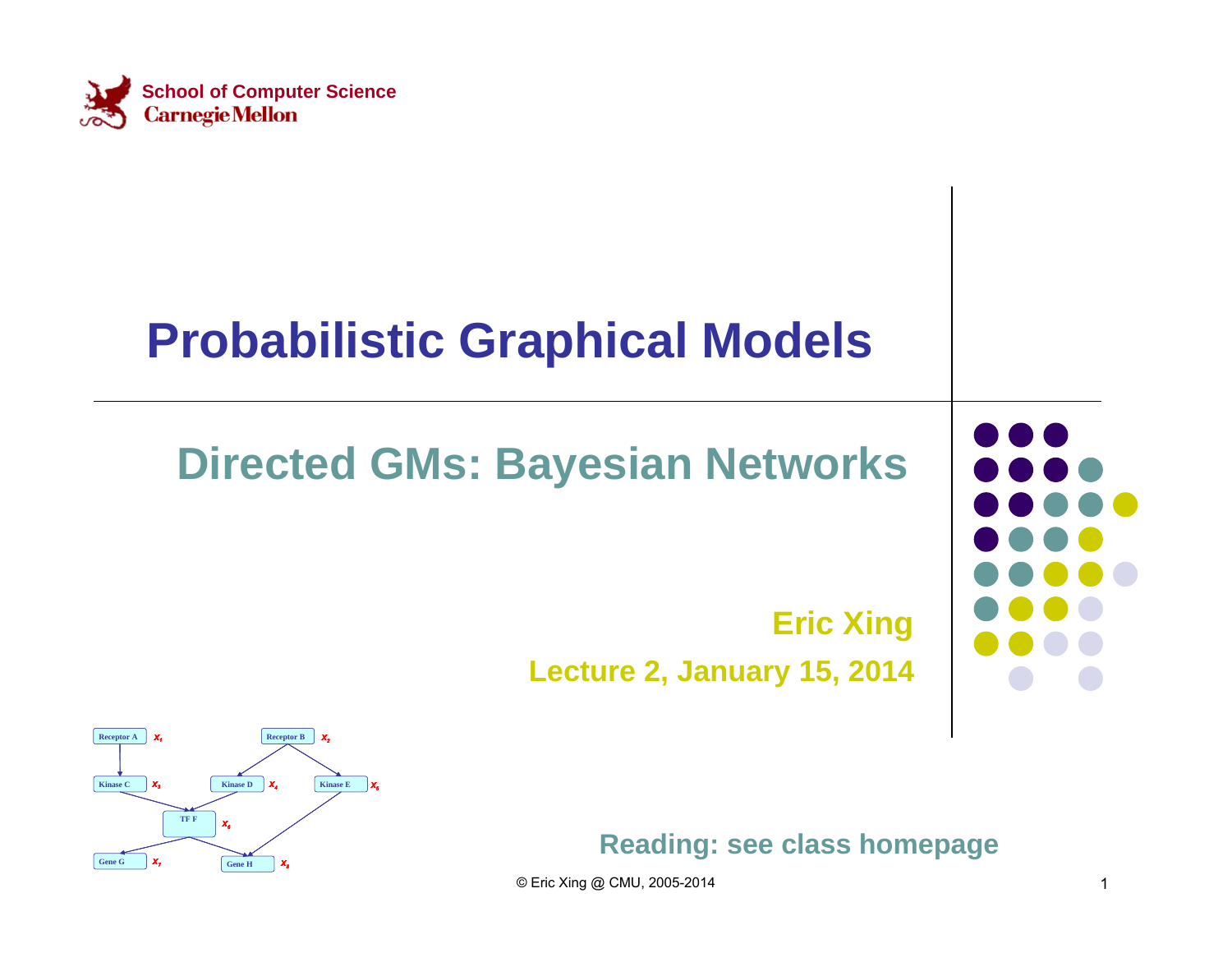## **Questions ?**

- Scribers?
- Waiting list
- Reading: required vs suggested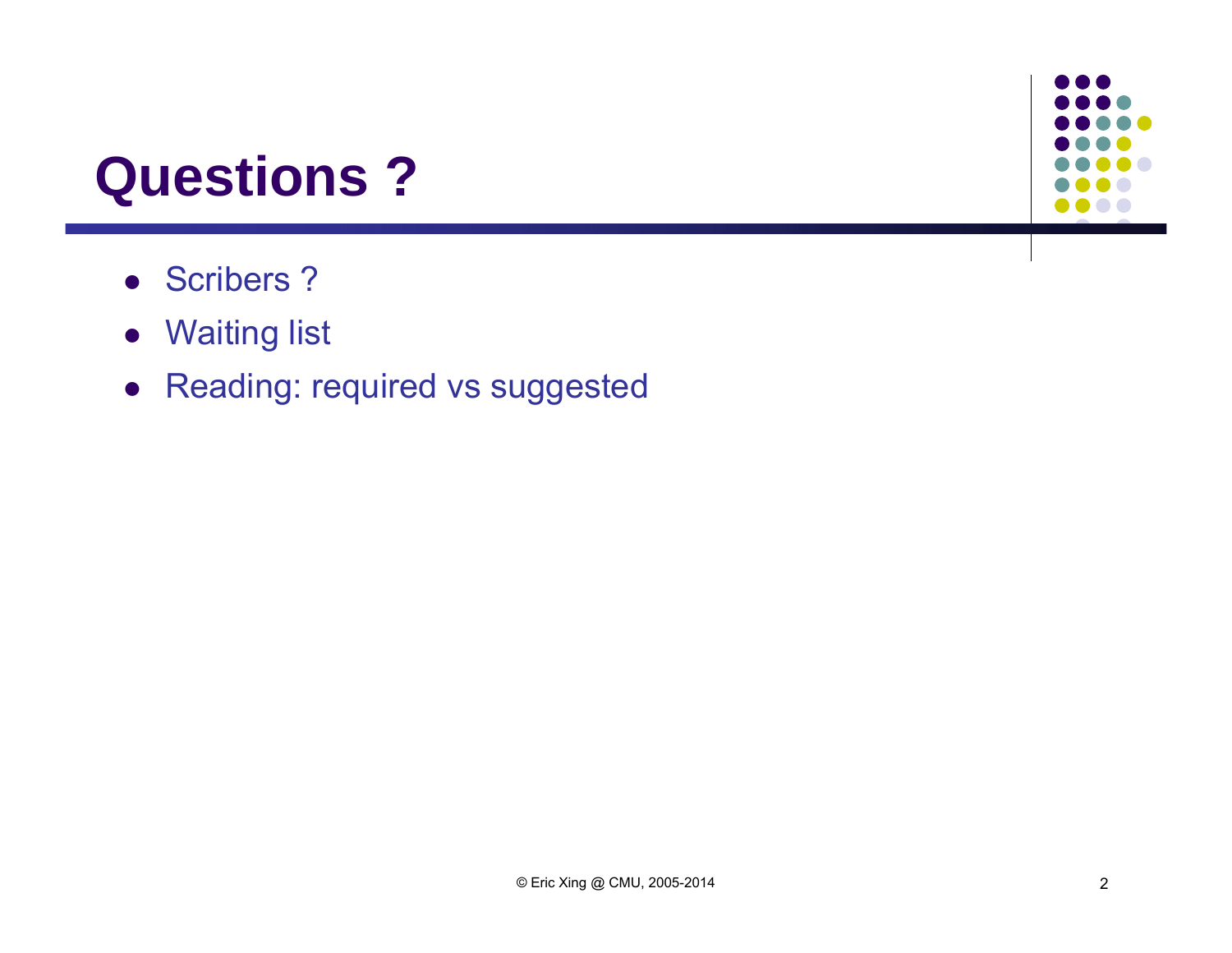### **Representing Multivariate Distribution**

 $\bullet$  **Representation: what is the joint probability dist. on multiple variables?**

$$
P(X_1, X_2, X_3, X_4, X_5, X_6, X_7, X_8, )
$$

- $\bullet$ **How many state configurations in total? --- 28**
- $\bullet$ **Are they all needed to be represented?**
- $\bullet$ **Do we get any scientific/medical insight?**

#### 0 **Factored representation: the chain-rule**

- $P(X_1, X_2, X_3, X_4, X_5, X_6, X_7, X_8)$
- $P(X_7 | X_1, X_2, X_3, X_4, X_5, X_6)P(X_8 | X_1, X_2, X_3, X_4, X_5, X_6)$  $= P(X_1)P(X_2 | X_1)P(X_3 | X_1, X_2)P(X_4 | X_1, X_2, X_3)P(X_5 | X_1, X_2, X_3, X_4)P(X_6 | X_1, X_2, X_3, X_4, X_5)$
- $\bullet$ **This factorization is true for any distribution and any variable ordering**
- 0 **Do we save any parameterization cost?**
- 0 **If** *<i>X*<sup>*;*</sup>**s** are independent:  $(P(X_i|\cdot) = P(X_i))$ 
	- $P(X_1, X_2, X_3, X_4, X_5, X_6, X_7, X_8)$  what do we gain?
	- $P(X_1)P(X_2)P(X_3)P(X_4)P(X_5)P(X_6)P(X_7)P(X_8) = \prod P(X_i)$

**What do we lose?**

*i*© Eric Xing @ CMU, 2005-2014



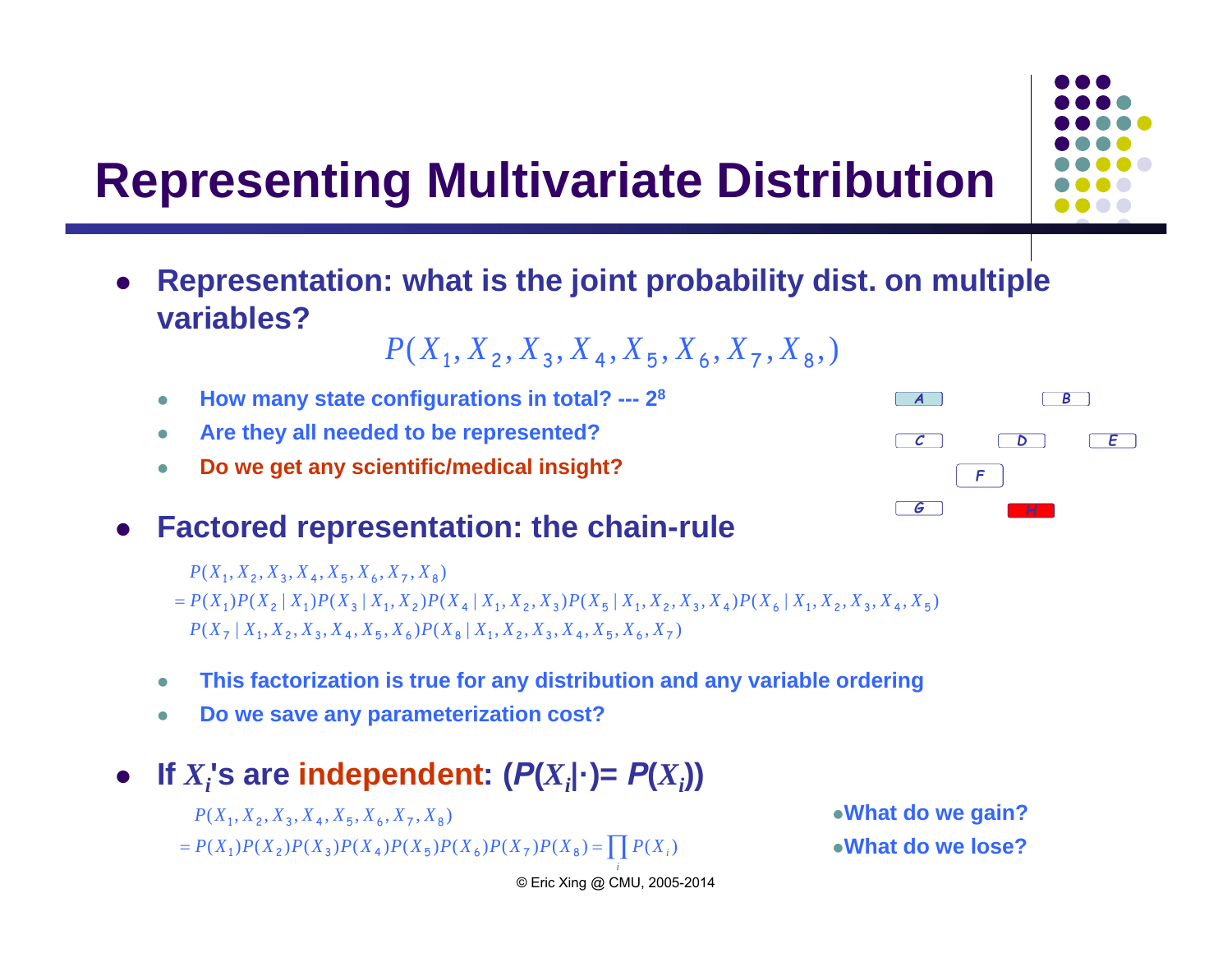## **Two types of GMs**

 **Directed edges give causality relationships (Bayesian Network or Directed Graphical Model):**

 $= P(X_1) P(X_2) P(X_3 | X_1) P(X_4 | X_2) P(X_5 | X_2)$  $P(X_6|X_3, X_4) P(X_7|X_6) P(X_8|X_5, X_6)$ 



 **Undirected edges simply give correlations between variables (Markov Random Field or Undirected Graphical model):**  $P(X_1, X_2, X_3, X_4, X_5, X_6, X_7, X_8)$ <br>  $P(X_1) P(X_2) P(X_3|X_1) P(X_4|X_2) P(X_5|X_2)$ <br>  $P(X_6|X_3, X_4) P(X_7|X_6) P(X_8|X_5, X_6)$ <br> **directed edges simply give correlations be**<br> **iables (Markov Random Field or Undirected edge):** 

 $P(X_1, X_2, X_3, X_4, X_5, X_6, X_7, X_8)$ 

$$
= 1/Z \exp{E(X_1) + E(X_2) + E(X_3, X_1) + E(X_4, X_2) + E(X_5, X_2)} + E(X_6, X_3, X_4) + E(X_7, X_6) + E(X_8, X_5, X_6)
$$

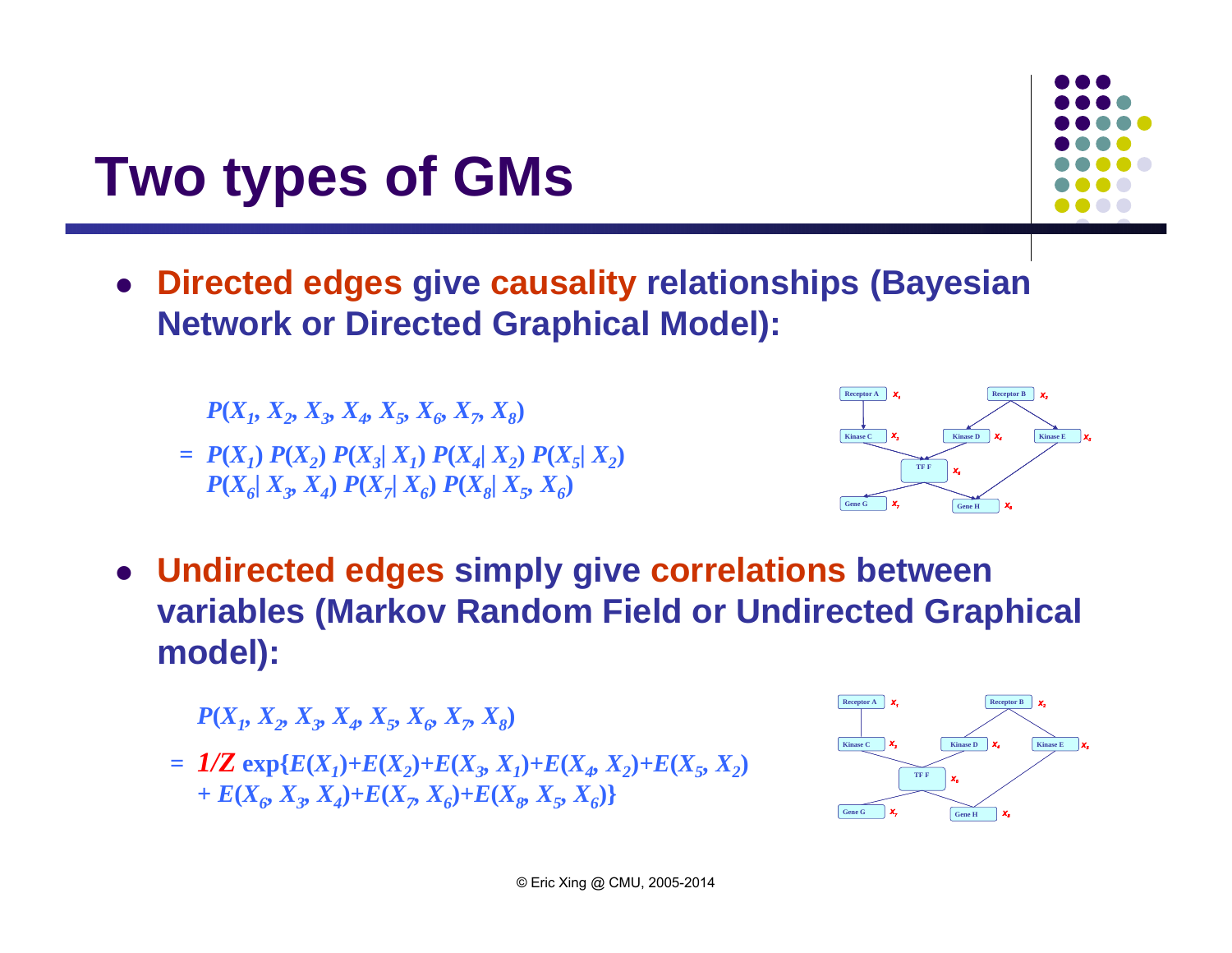## **Notation**

- Variable, value and index
- Random variable
- Random vector
- Random matrix
- **•** Parameters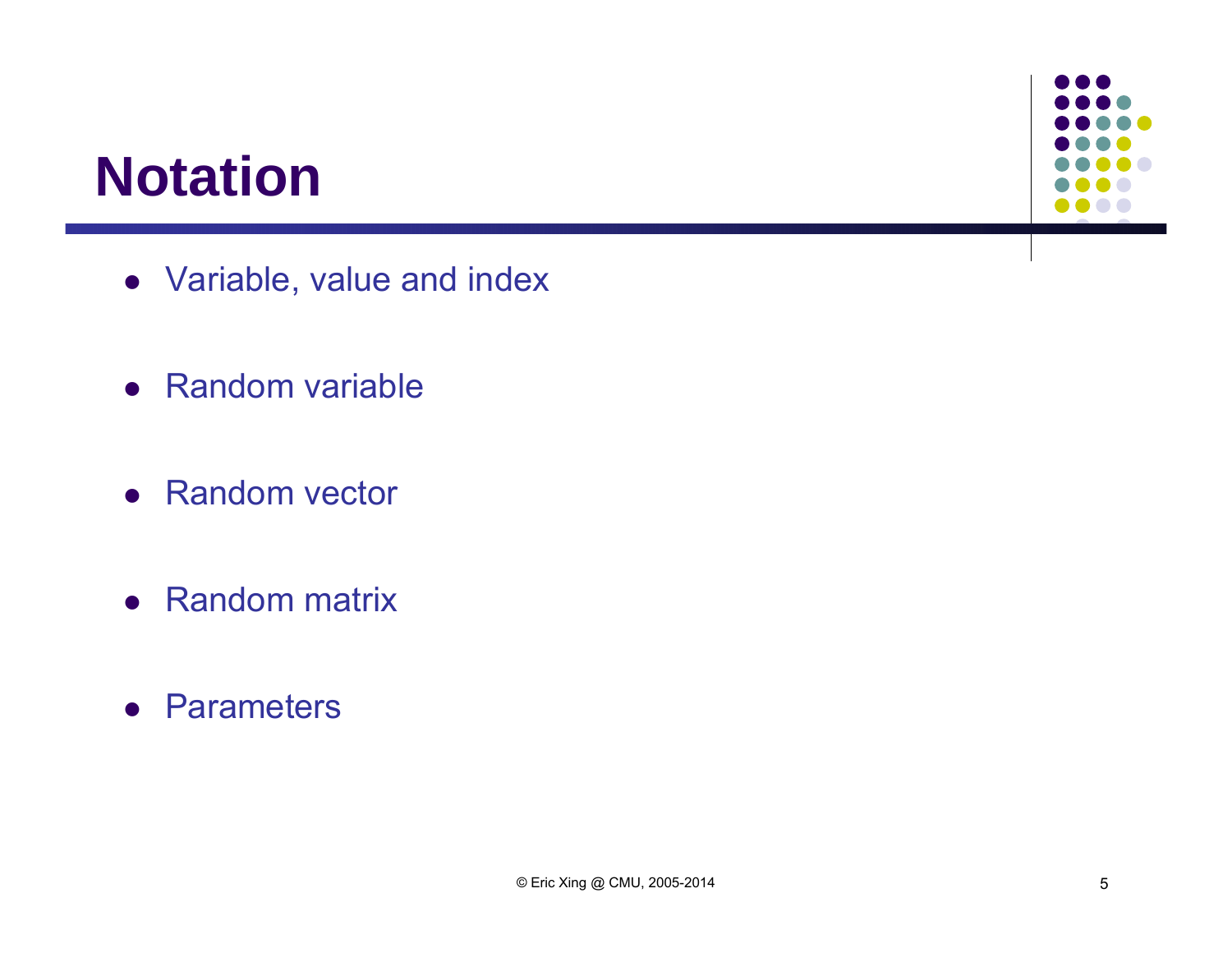

### **Representation of directed GM**

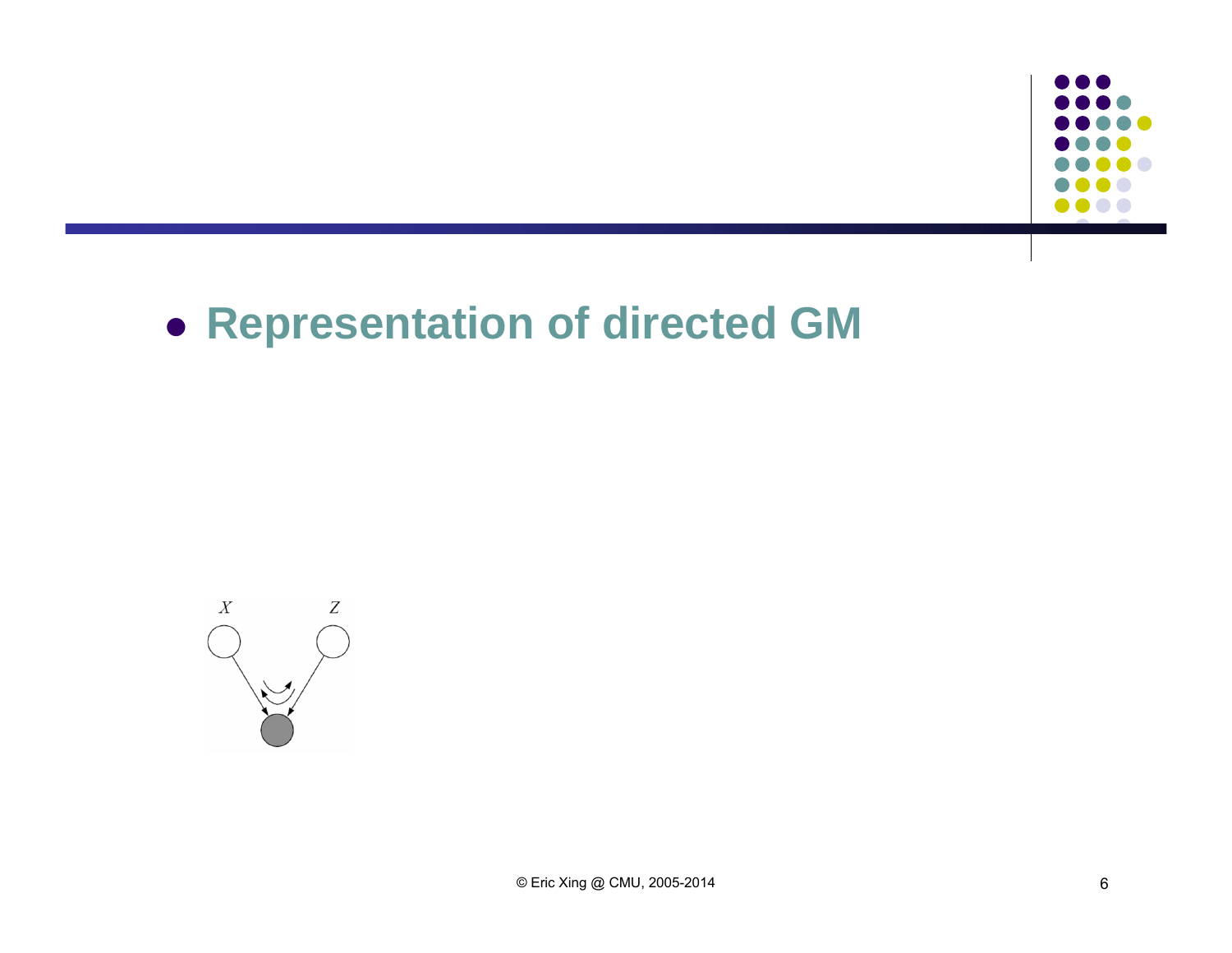

# **Example: The Dishonest Casino**

A casino has two dice:

Fair die

 $P(1) = P(2) = P(3) = P(5) = P(6) = 1/6$ 

Loaded die

 $P(1) = P(2) = P(3) = P(5) = 1/10$  $P(6) = 1/2$ 

Casino player switches back-&-forth between fair and loaded die once every 20 turns

#### **Game:**

- 1. You bet \$1
- 2. You roll (always with a fair die)
- 3. Casino player rolls (maybe with fair die, maybe with loaded die)
- 4. Highest number wins \$2



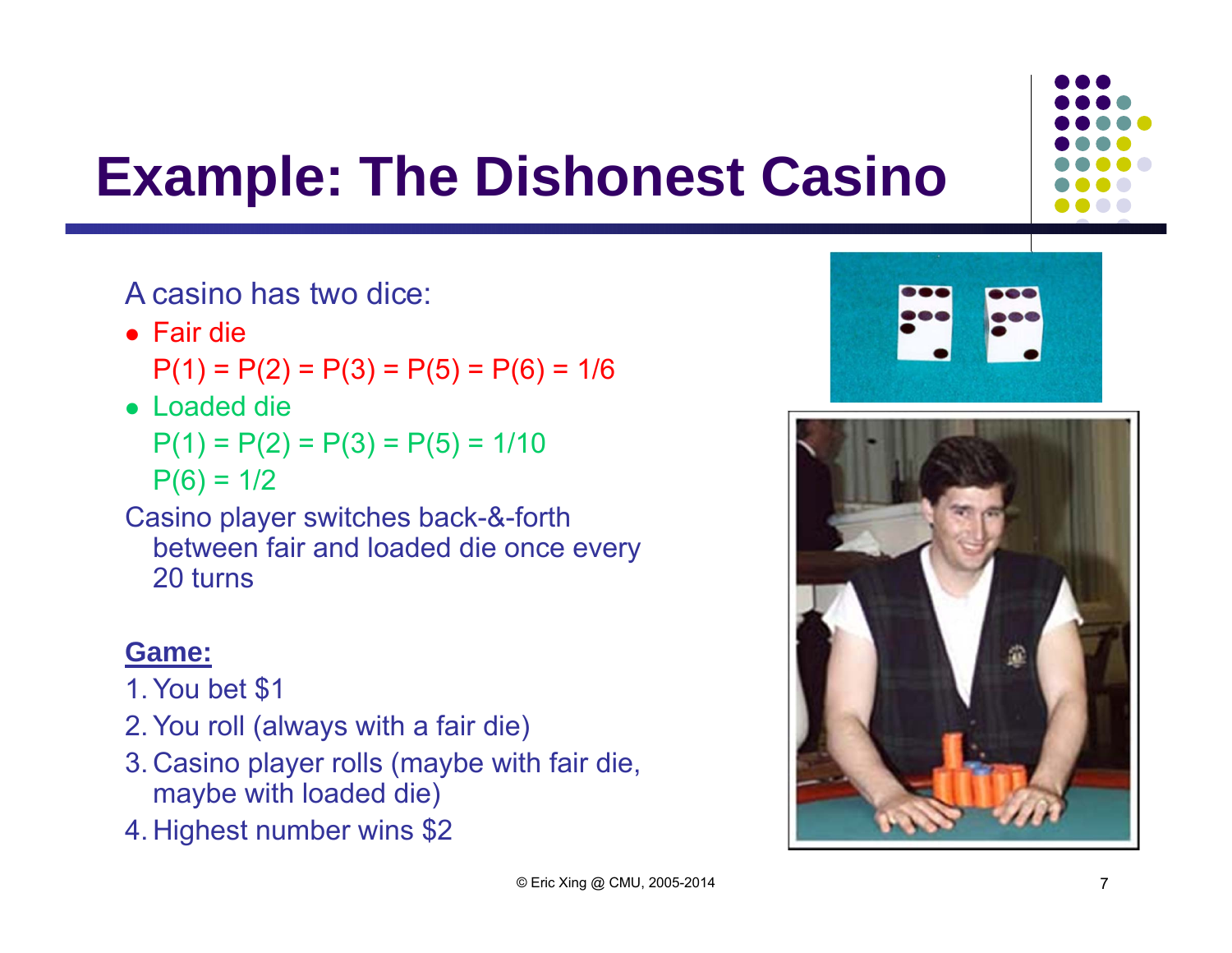# **Puzzles regarding the dishonest casino**



**GIVEN:** A sequence of rolls by the casino player

1245526462146146136136661664661636616366163616515615115146123562344

#### **QUESTION**

- $\bullet$  How likely is this sequence, given our model of how the casino works?
	- 0 This is the **EVALUATION** problem
- $\bullet$  What portion of the sequence was generated with the fair die, and what portion with the loaded die?
	- 0 This is the **DECODING** question
- How "loaded" is the loaded die? How "fair" is the fair die? How often does the casino player change from fair to loaded, and back?
	- $\bullet$ This is the **LEARNING** question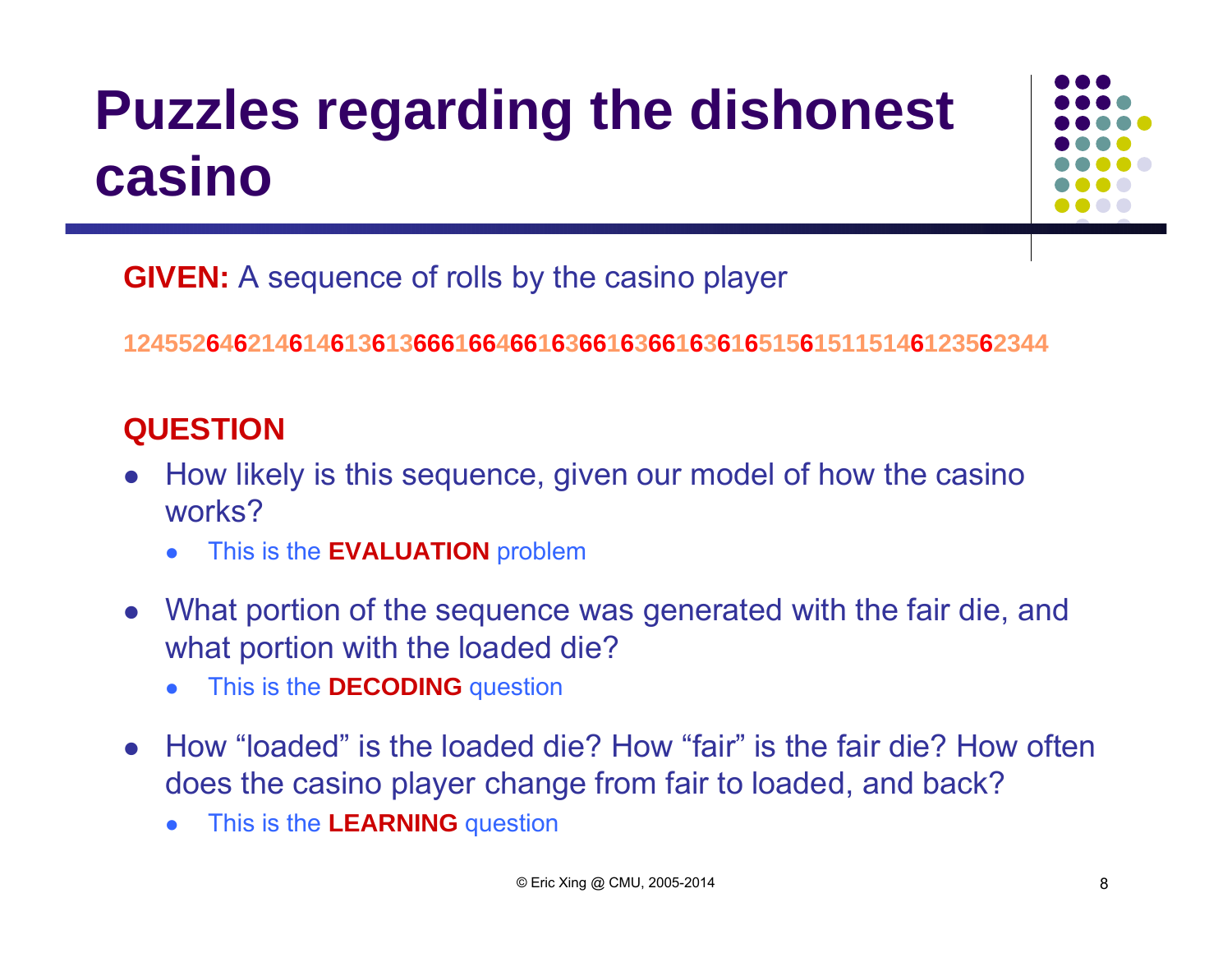

# **Knowledge Engineering**

### **Picking variables**

- $\bullet$ **Observed**
- $\bullet$ **Hidden**

#### **Picking structure**

- $\bullet$ **CAUSAL**
- $\bullet$ **Generative**
- $\bullet$ **Coupling**

#### **Picking Probabilities**

- $\bullet$ **Zero probabilities**
- $\bullet$ **Orders of magnitudes**
- $\bullet$ **Relative values**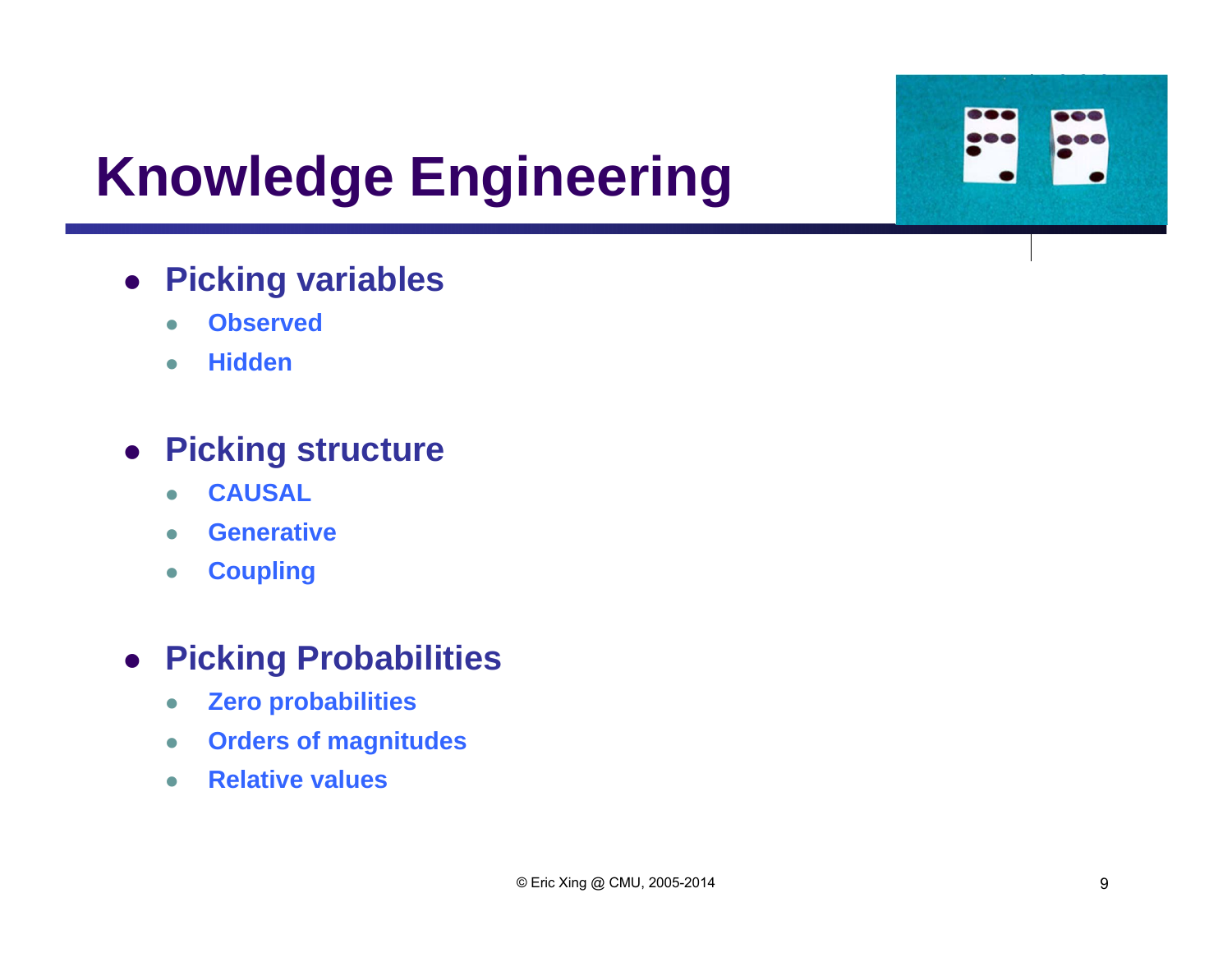### **Hidden Markov Model**



**Speech signal dicegenome function**

**PhonemesDNA sequence sequence of rolls** 



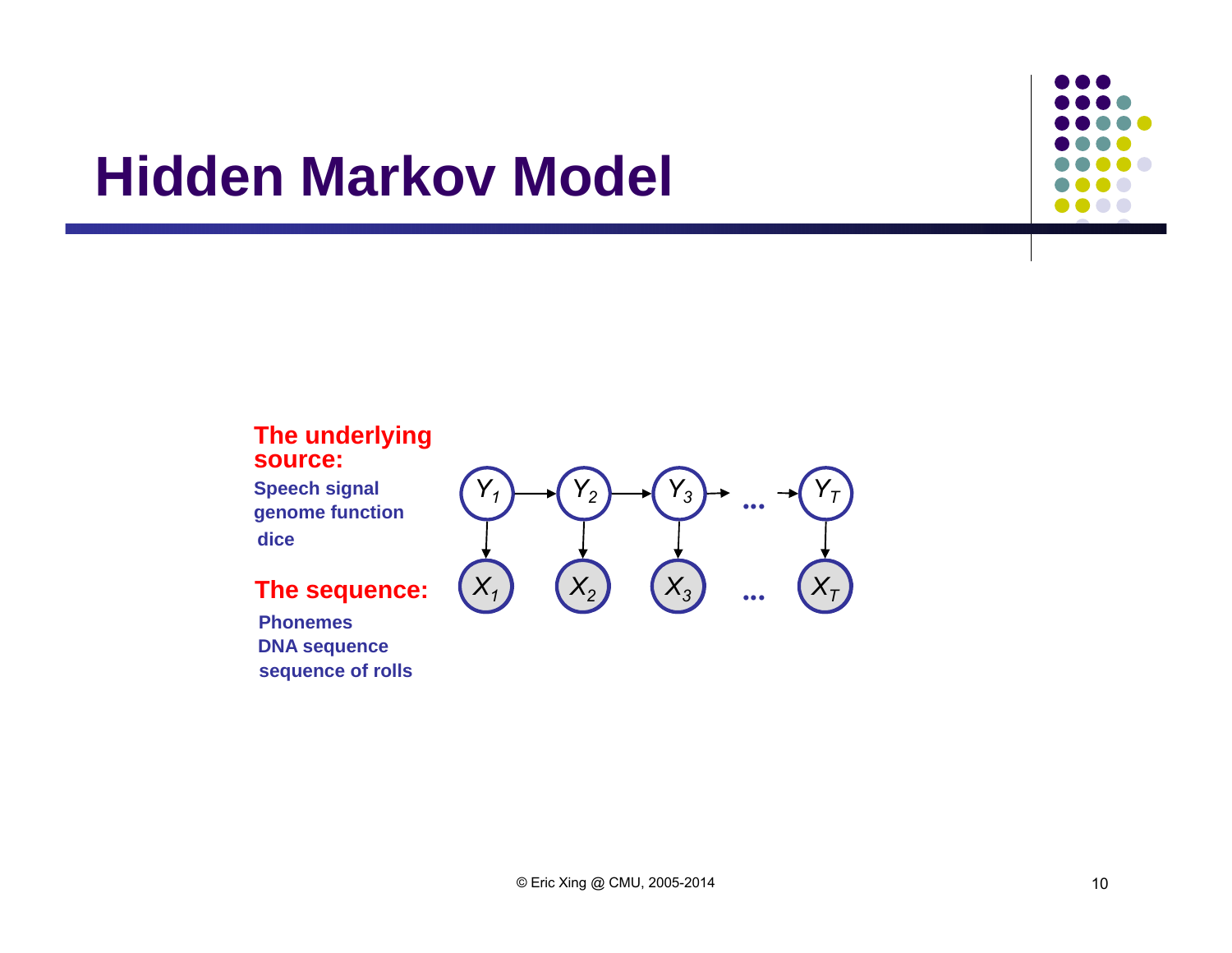# **Probability of a parse**

- $\bullet$ • Given a sequence  $\mathbf{x} = x_1, \dots, x_T$ and a parse  $\mathbf{y} = \mathbf{y}_1, \; ....... , \; \mathbf{y}_T,$
- $\bullet$  To find how likely is the parse: (given our HMM and the sequence)

*x***A***1 <sup>x</sup>***A***<sup>2</sup> x***A***3x***A***Ty1 y2 y3 ... y T...* 

*T*

$$
p(\mathbf{x}, \mathbf{y}) = p(x_1, ..., x_T, y_1, ..., y_T)
$$
 (Joint probability)  
=  $p(y_1) p(x_1 | y_1) p(y_2 | y_1) p(x_2 | y_2) ... p(y_T | y_{T-1}) p(x_T | y_T)$   
=  $p(y_1) P(y_2 | y_1) ... p(y_T | y_{T-1}) \times p(x_1 | y_1) p(x_2 | y_2) ... p(x_T | y_T)$   
=  $p(y_1, ..., y_T) p(x_1, ..., x_T | y_1, ..., y_T)$ 

 $\bullet$ Marginal probability:

$$
p(\mathbf{x}) = \sum_{\mathbf{y}} p(\mathbf{x}, \mathbf{y}) = \sum_{y_1} \sum_{y_2} \cdots \sum_{y_N} \pi_{y_1} \prod_{t=2}^T a_{y_{t-1}, y_t} \prod_{t=1}^T p(x_t | y_t)
$$

$$
p(\mathbf{y} | \mathbf{x}) = p(\mathbf{x}, \mathbf{y}) / p(\mathbf{x})
$$

- $\bullet$ Posterior probability:
- We will learn how to do this explicitly (polynomial time)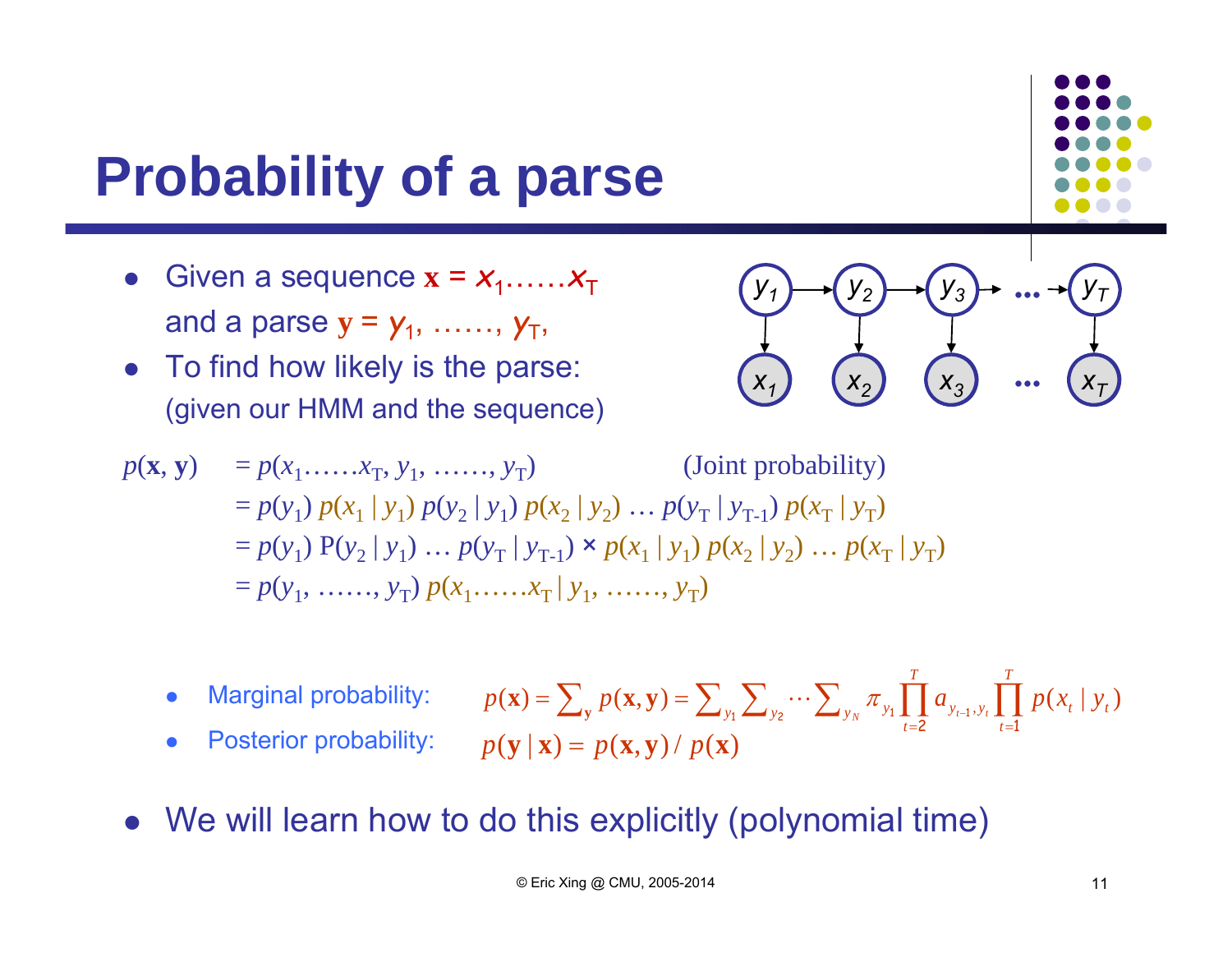## **Bayesian Network:**



- A BN is a directed graph whose nodes represent the random variables and whose edges represent direct influence of one variable on another.
- It is a data structure that provides the skeleton for representing **<sup>a</sup> joint distribution** compactly in a **factorized** way;
- **•** It offers a compact representation for **a set of conditional independence assumptions** about a distribution;
- We can view the graph as encoding a generative sampling process executed by nature, where the value for each variable is selected by nature using a distribution that depends only on its parents. In other words, each variable is a stochastic function of its parents.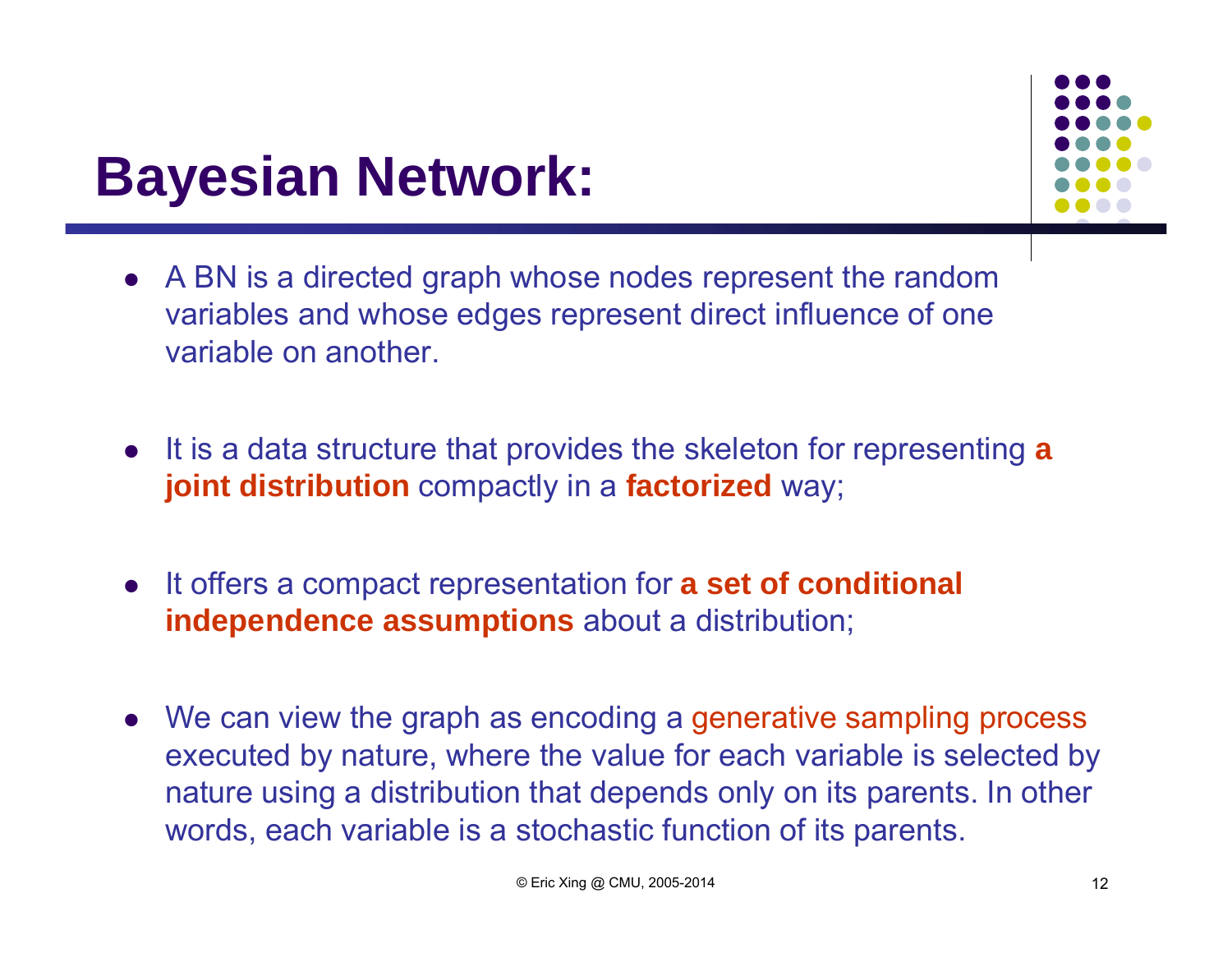### **Bayesian Network: Factorization Theorem**

 $\bullet$ **Theorem:** 

> Given a DAG, The most general form of the probability distribution that is consistent with the graph factors according to "node given its parents":

$$
P(\mathbf{X}) = \prod_{i=1:d} P(X_i \mid \mathbf{X}_{\pi_i})
$$

where  $\mathbf{X}_{\pi_i}$  is the set of parents of  $X_i$ ,  $d$  is the number of nodes (variables) in the graph.

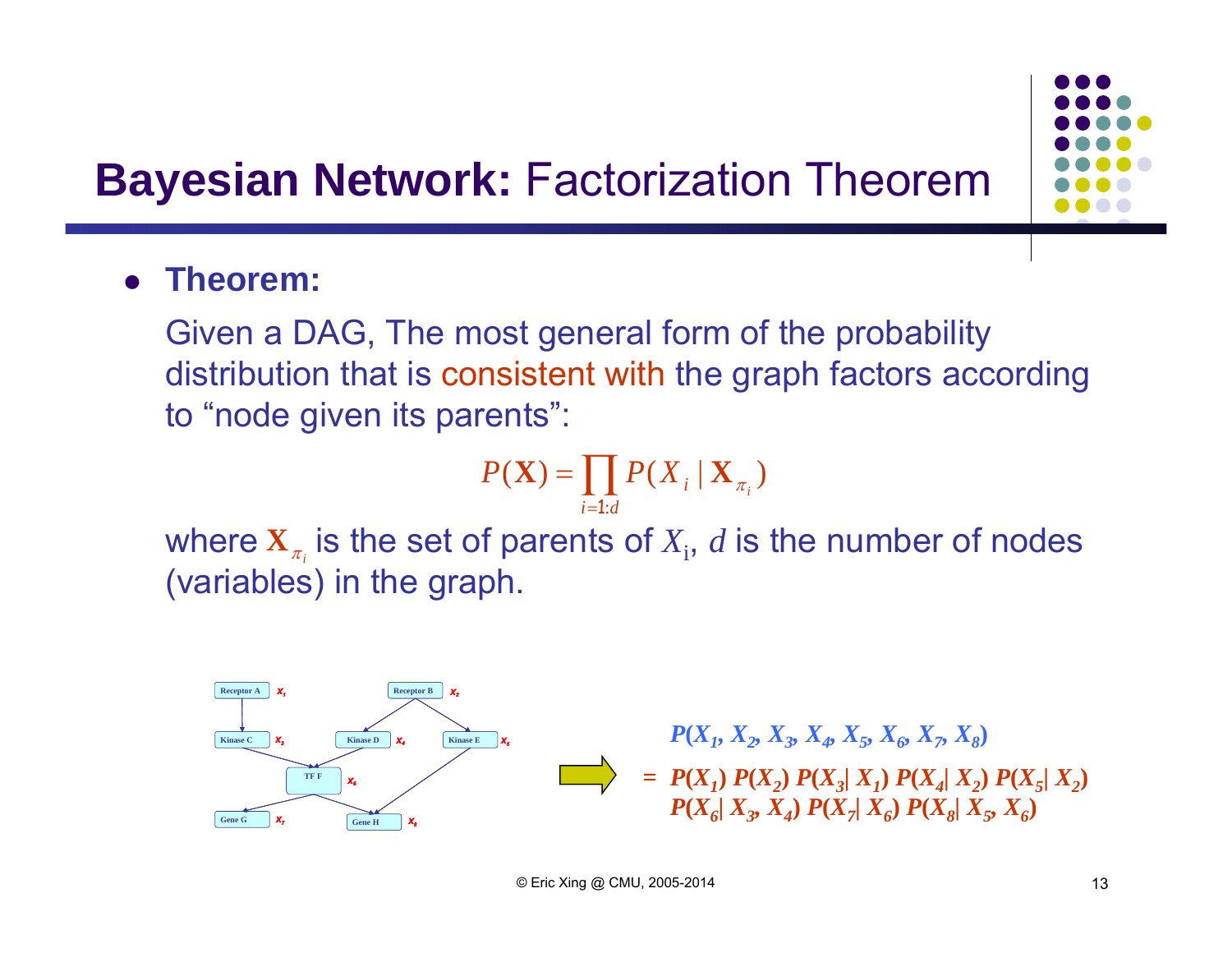# **Specification of a directed GM**

- There are two components to any GM:
	- $\bullet$ the *qualitative* specification
	- $\bullet$ the *quantitative* specification

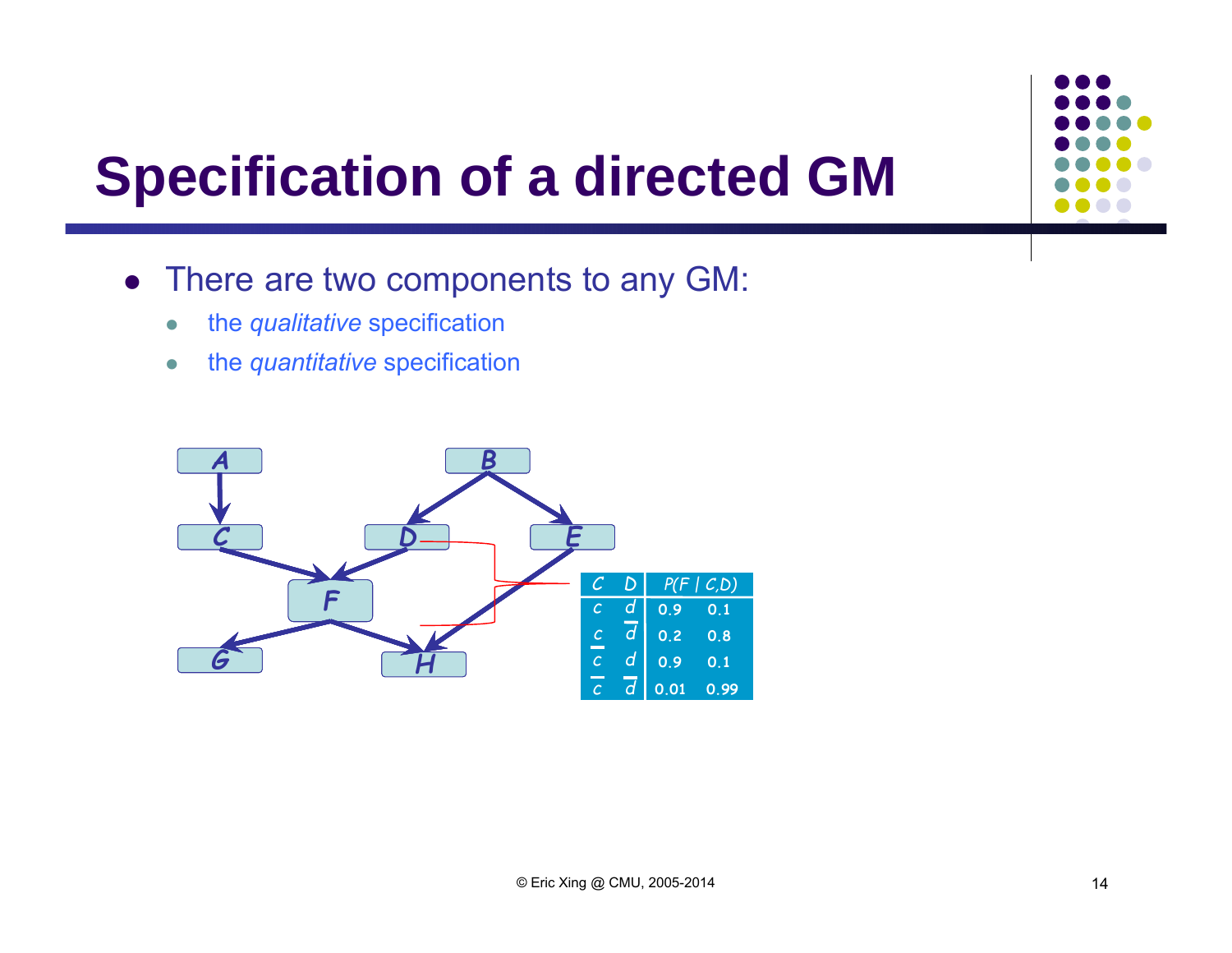# **Qualitative Specification**



- Where does the qualitative specification come from?
	- $\bullet$ Prior knowledge of causal relationships
	- $\bullet$ Prior knowledge of modular relationships
	- $\bullet$ Assessment from experts
	- $\bullet$ Learning from data
	- $\bullet$ We simply link a certain architecture (e.g. a layered graph)
	- $\bullet$ …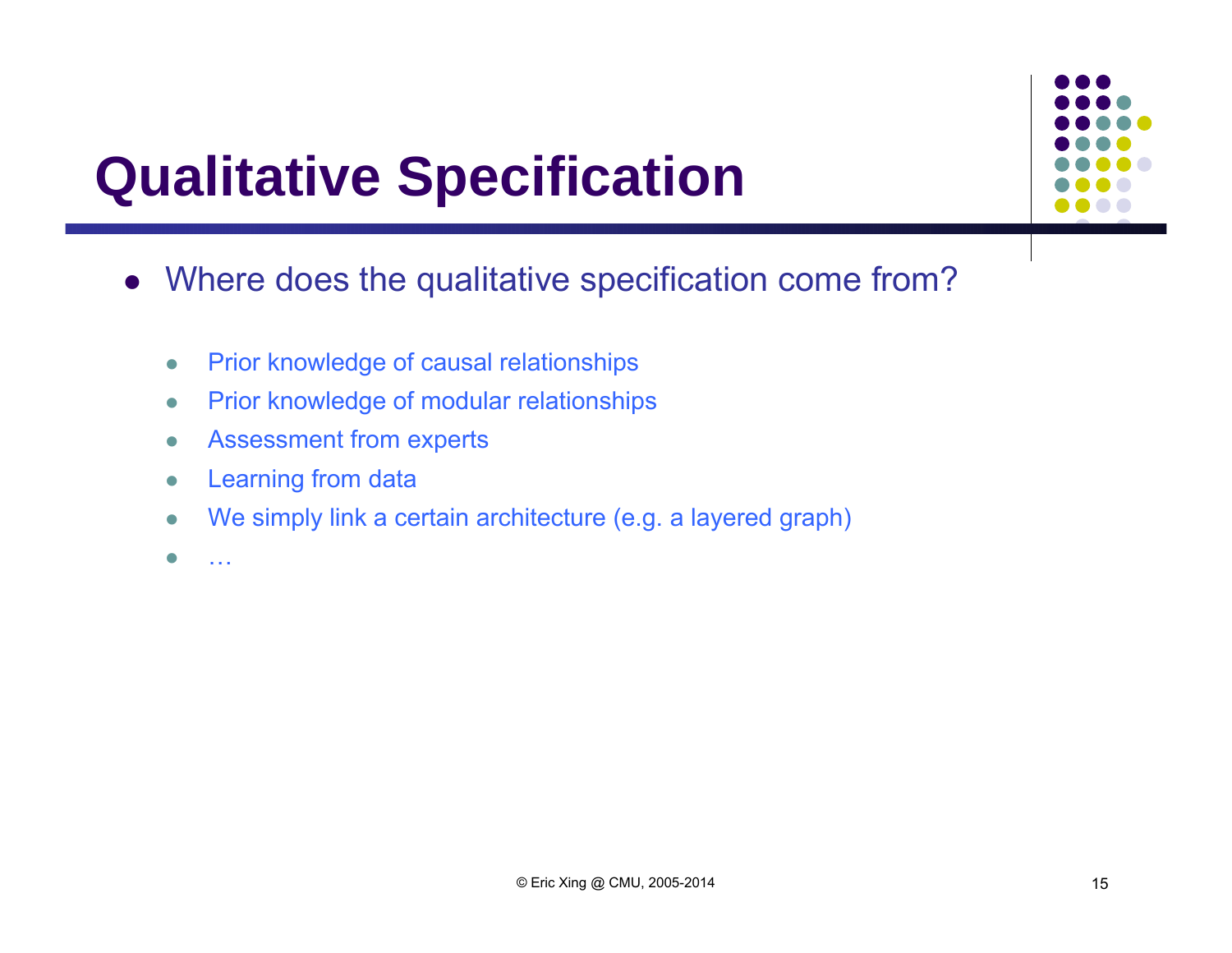# **Local Structures & Independencies**

- $\bullet$  Common parent
	- $\bullet$  Fixing B decouples A and C "given the level of gene B, the levels of A and C are independent"

#### $\bullet$ **Cascade**

 $\bullet$  Knowing B decouples A and C "given the level of gene B, the level gene A provides no extra prediction value for the level of gene C"

### V-structure

- $\bullet$  Knowing C couples A and B because A can "explain away" B w.r.t. C "If A correlates to C, then chance for B to also correlate to B will decrease"
- The language is compact, the concepts are rich!





*A*



*C*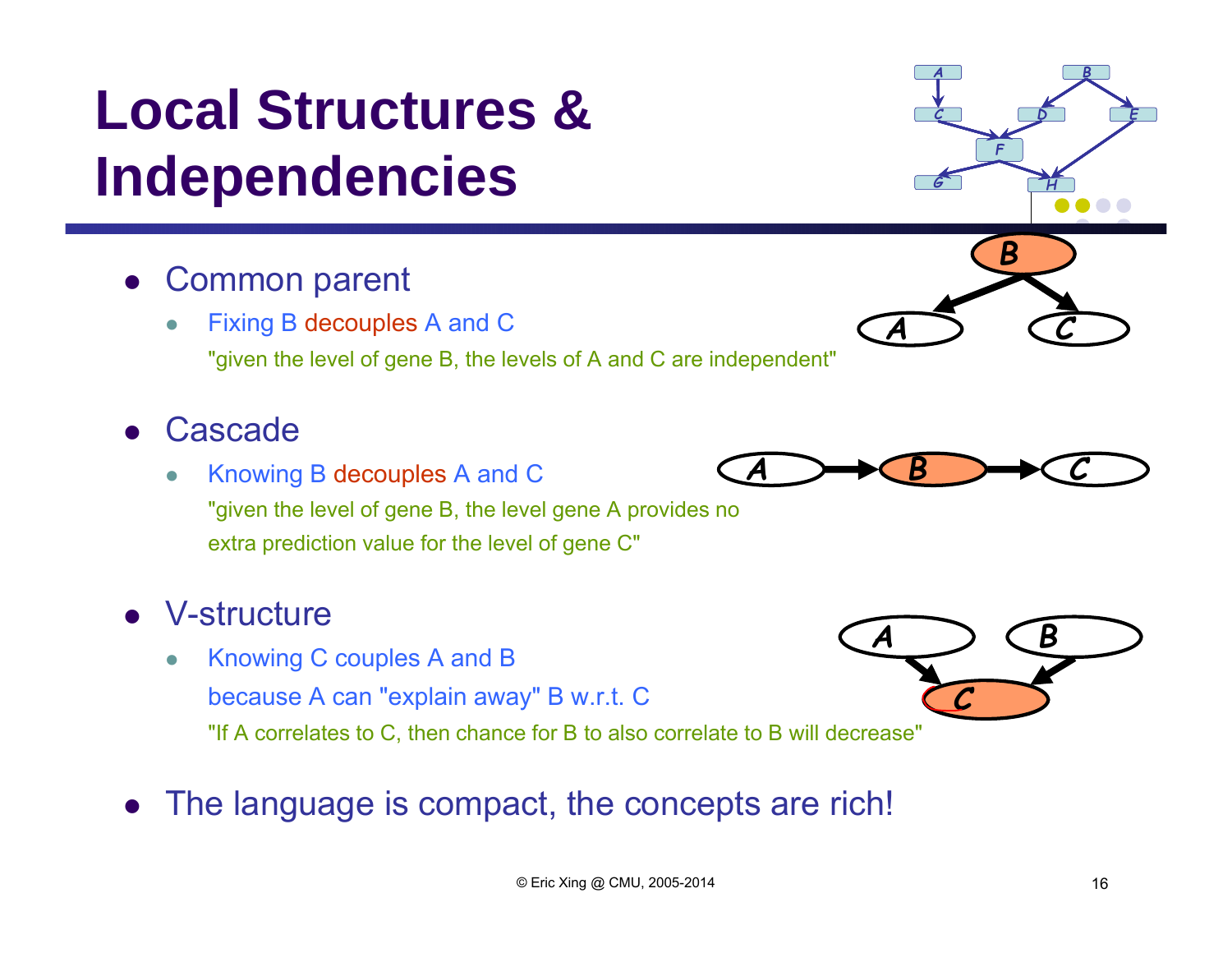# **A simple justification**

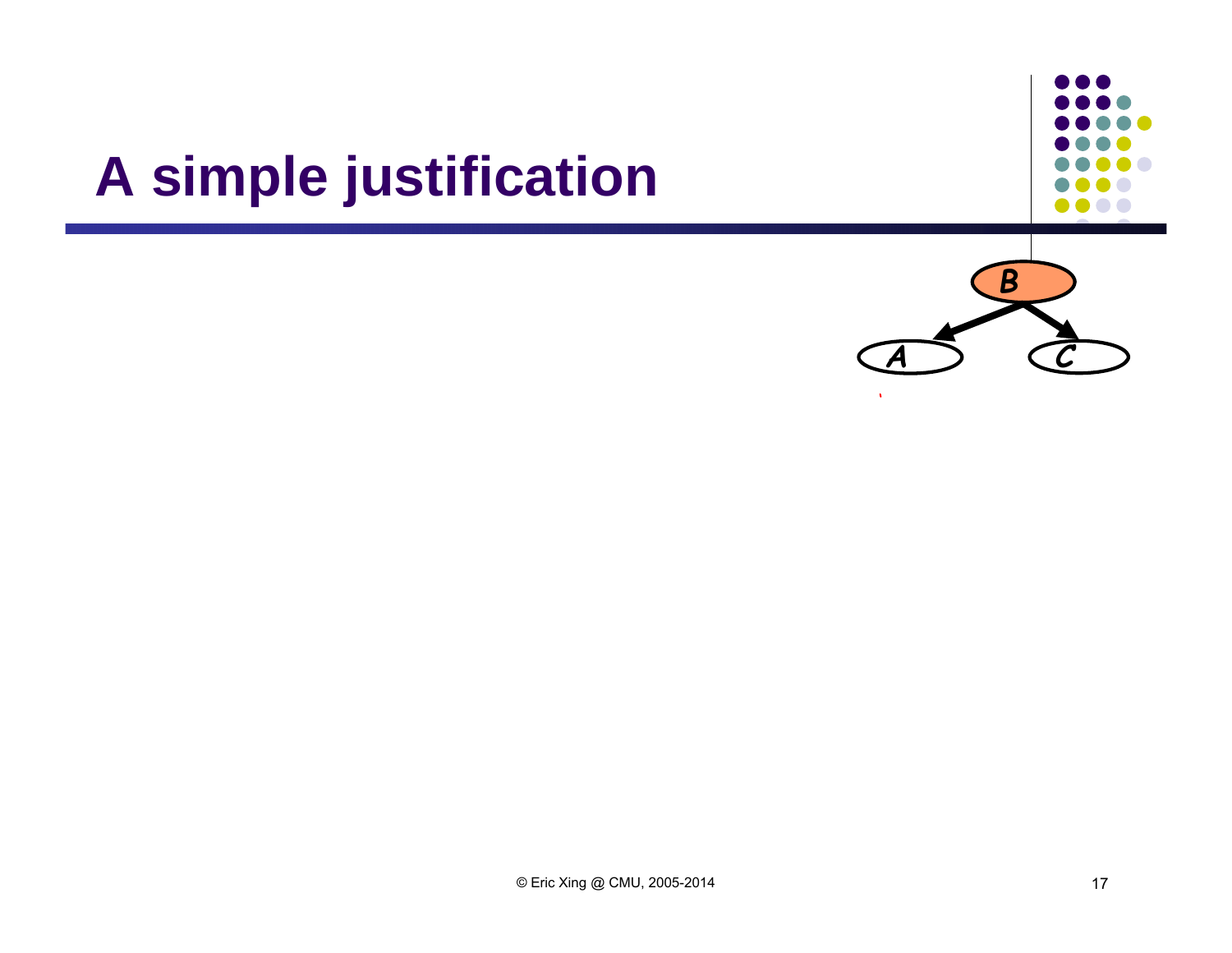### **I-maps**



- **Defn :** Let P be a distribution over *X*. We define I(P) to be the set of independence assertions of the form  $(X \perp Y | Z)$  that hold in P (however how we set the parameter-values).
- **Defn :** Let K be *any graph object* associated with a set of independencies I(K). We say that K is an *I-map* for a set of independencies I, if  $I(K) \subseteq I$ .

 We now say that G is an I-map for P if G is an I-map for I(P), where we use I(G) as the set of independencies associated.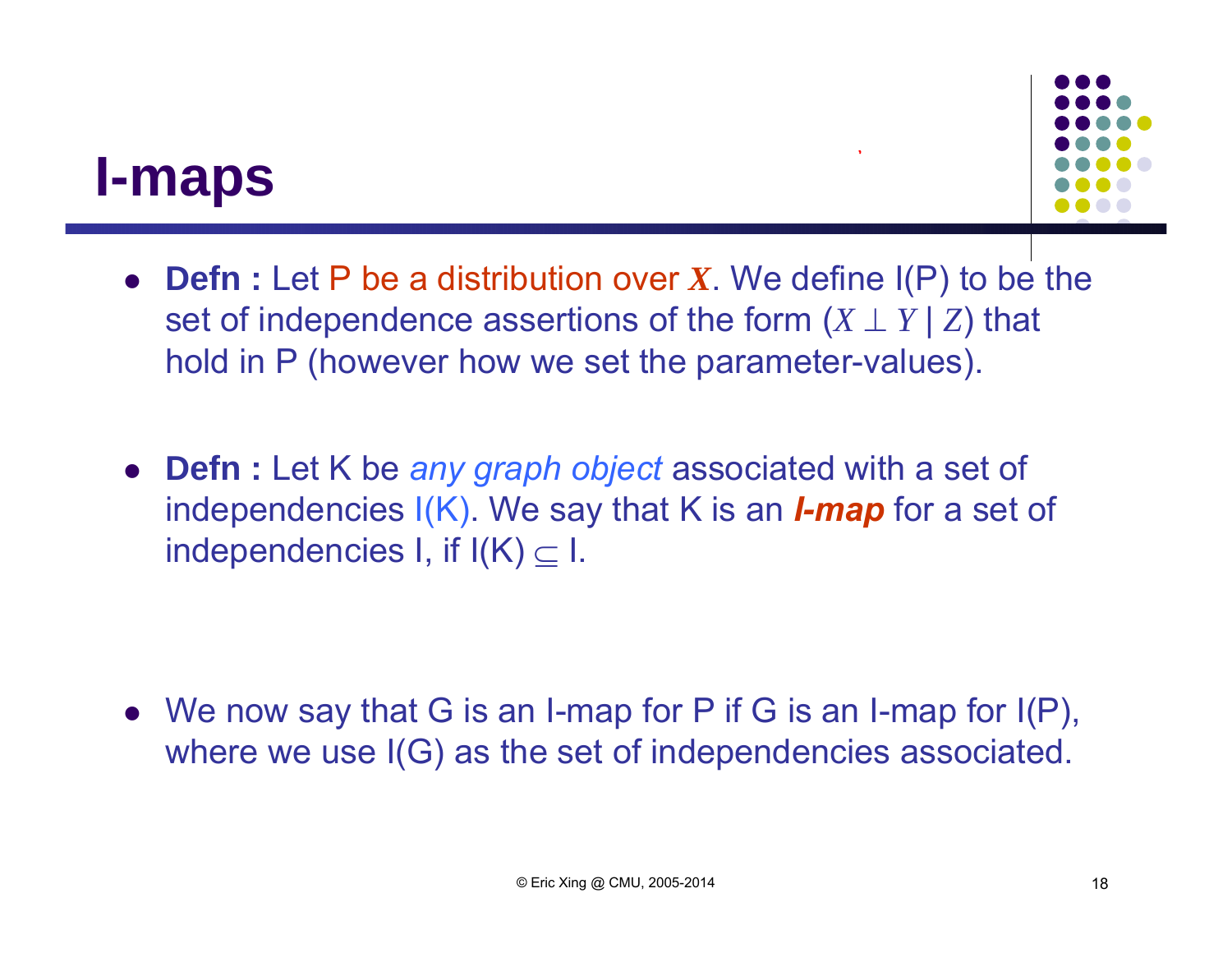### **Facts about I-map**

 For G to be an I-map of P, it is necessary that G does not mislead us regarding independencies in P:

any independence that G asserts must also hold in P. Conversely, P may have additional independencies that are not reflected in G

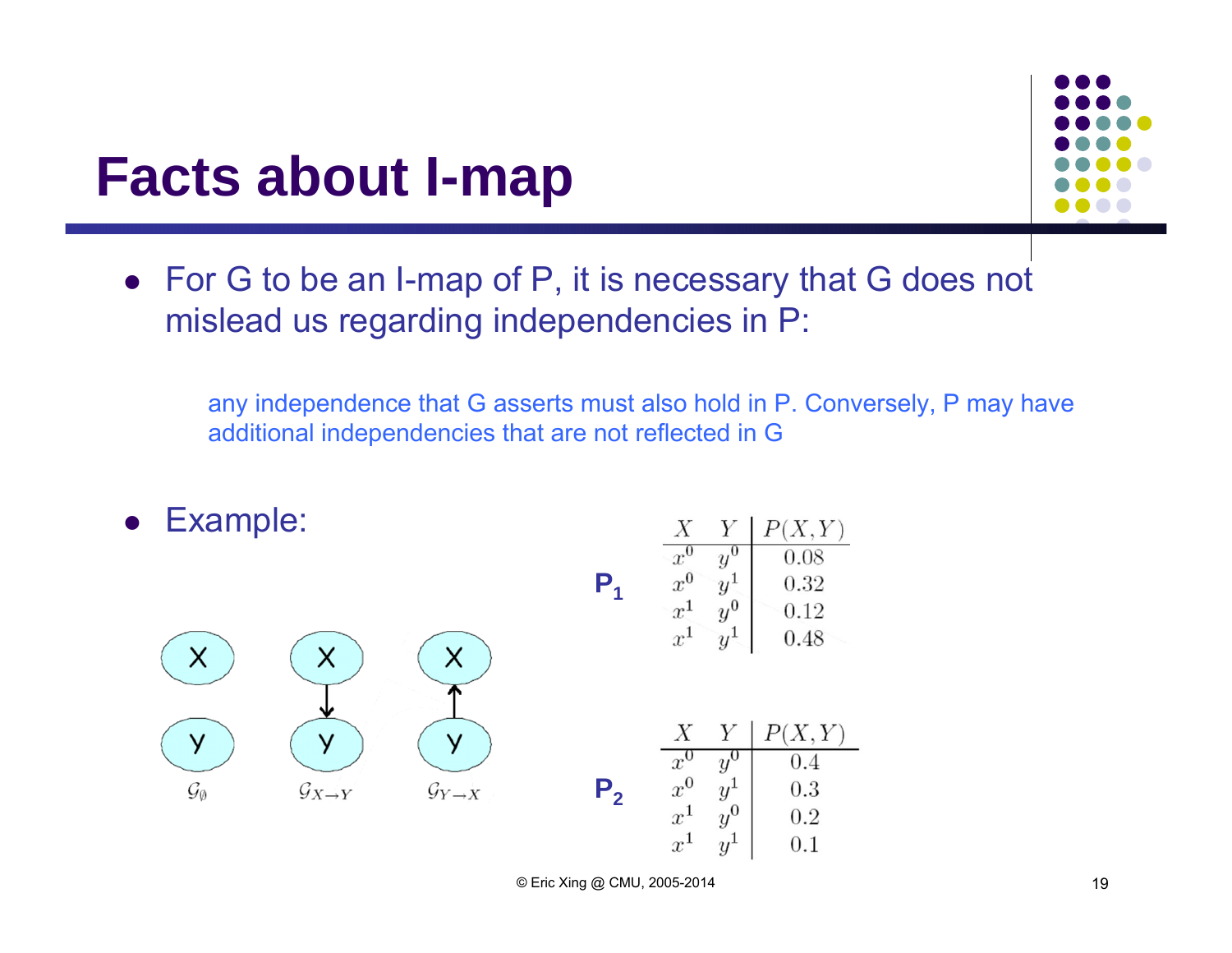# **What is in I(G) --** local Markov assumptions of BN



A *Bayesian network structure* G is a directed acyclic graph whose nodes represent random variables  $X_1, \ldots, X_n.$ 

#### **local Markov assumptions**

#### **Defn :**

Let  $\boldsymbol{Pa}_{\scriptscriptstyle{Xi}}$  denote the parents of  $X_i$  in G, and  $\boldsymbol{NonDescendants}_{\scriptscriptstyle{\mathcal{M}}}$ denote the variables in the graph that are not descendants of  $X_i$ . Then G encodes the following set of *local conditional independence assumptions I<sup>ℓ</sup>*(*G*):

*Iℓ*(*G*): {*Xi NonDescendantsXi* | Pa*Xi* : *<sup>i</sup>*),

In other words, each node  $X_i$  is independent of its nondescendants given its  $\overline{\phantom{a}}$ parents.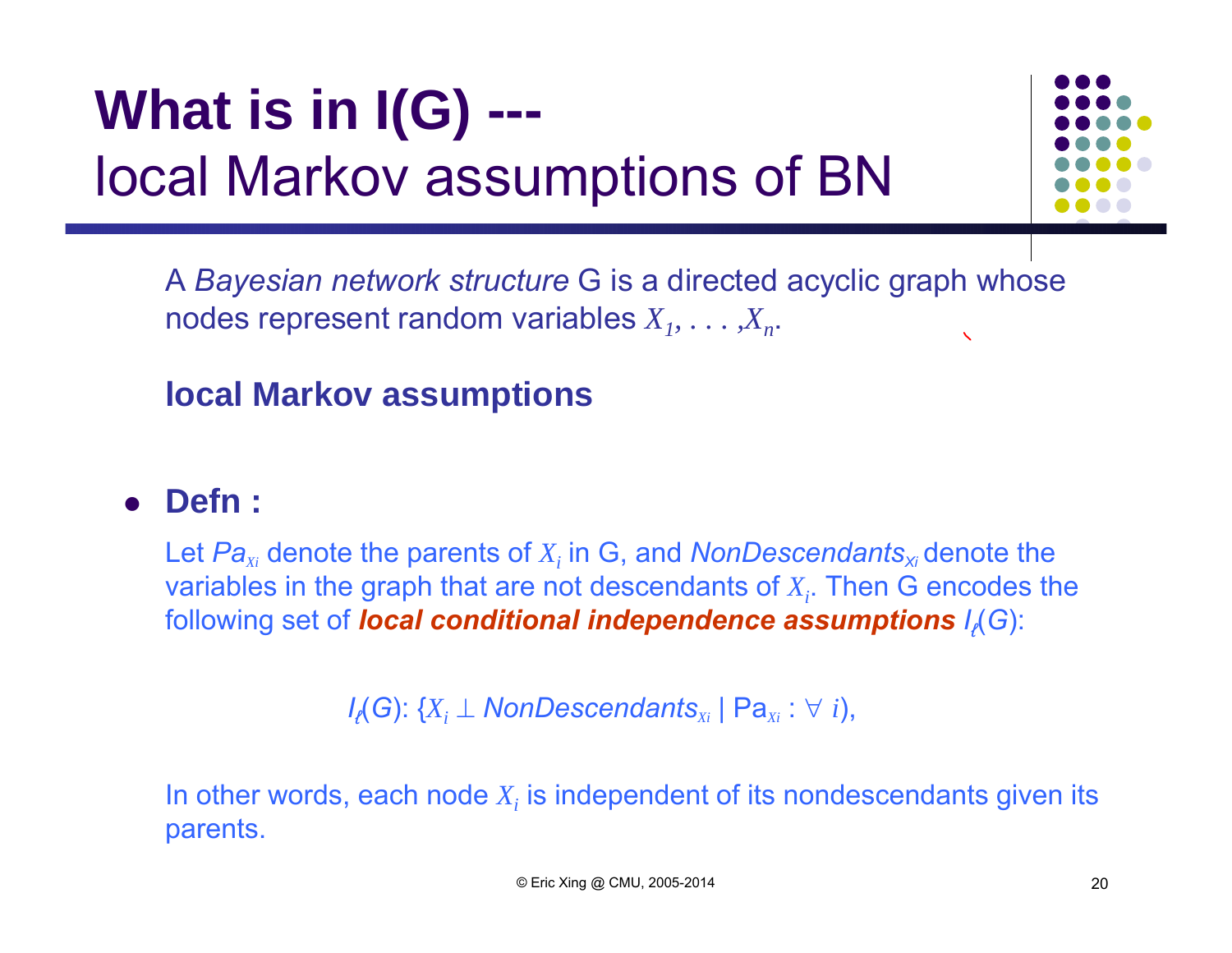# **Graph separation criterion**

 $\bullet$  D-separation criterion for Bayesian networks (D for Directed edges):

**Defn**: variables x and y are *D-separated* (conditionally independent) given z if they are separated in the *moralized*  ancestral graph

 Example:  $\bullet$  $\mathbf X$  $\mathbf X$ X moral ancestral original graph ancestral © Eric Xing @ CMU, 2005-2014 21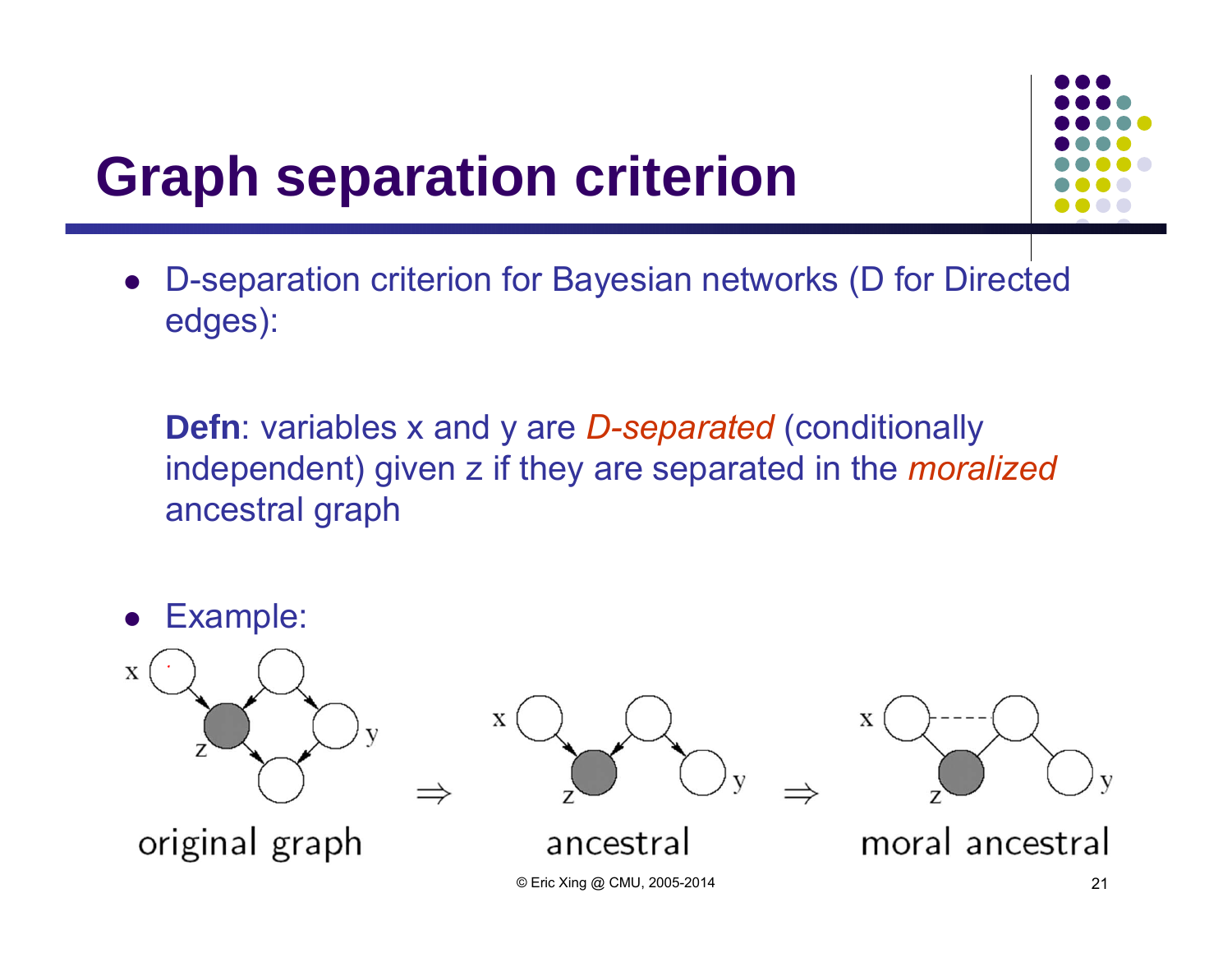## **Active trail**

- $\bullet$  **Causal trail** X → Z → Y **:** active if and only if Z is not observed.
- $\bullet$  **Evidential trail** X ← Z ← Y **:** active if and only if Z is not observed.
- $\bullet$  **Common cause** X ← Z → Y **:** active if and only if Z is not observed.
- $\bullet$ **Common effect**  $X \rightarrow Z \leftarrow Y$  **:** active if and only if either Z or one of Z's descendants is observed

**Definition : Let** *X***,** *Y* **,** *Z* **be three sets of nodes in** *G***. We say that** *X* **and** *Y* are *d*-separated given Z, denoted *d*-sep<sub> $q$ </sub>(X;Y | Z), if there is no active trail **between any node**  $X \in X$  and  $Y \in Y$  given Z.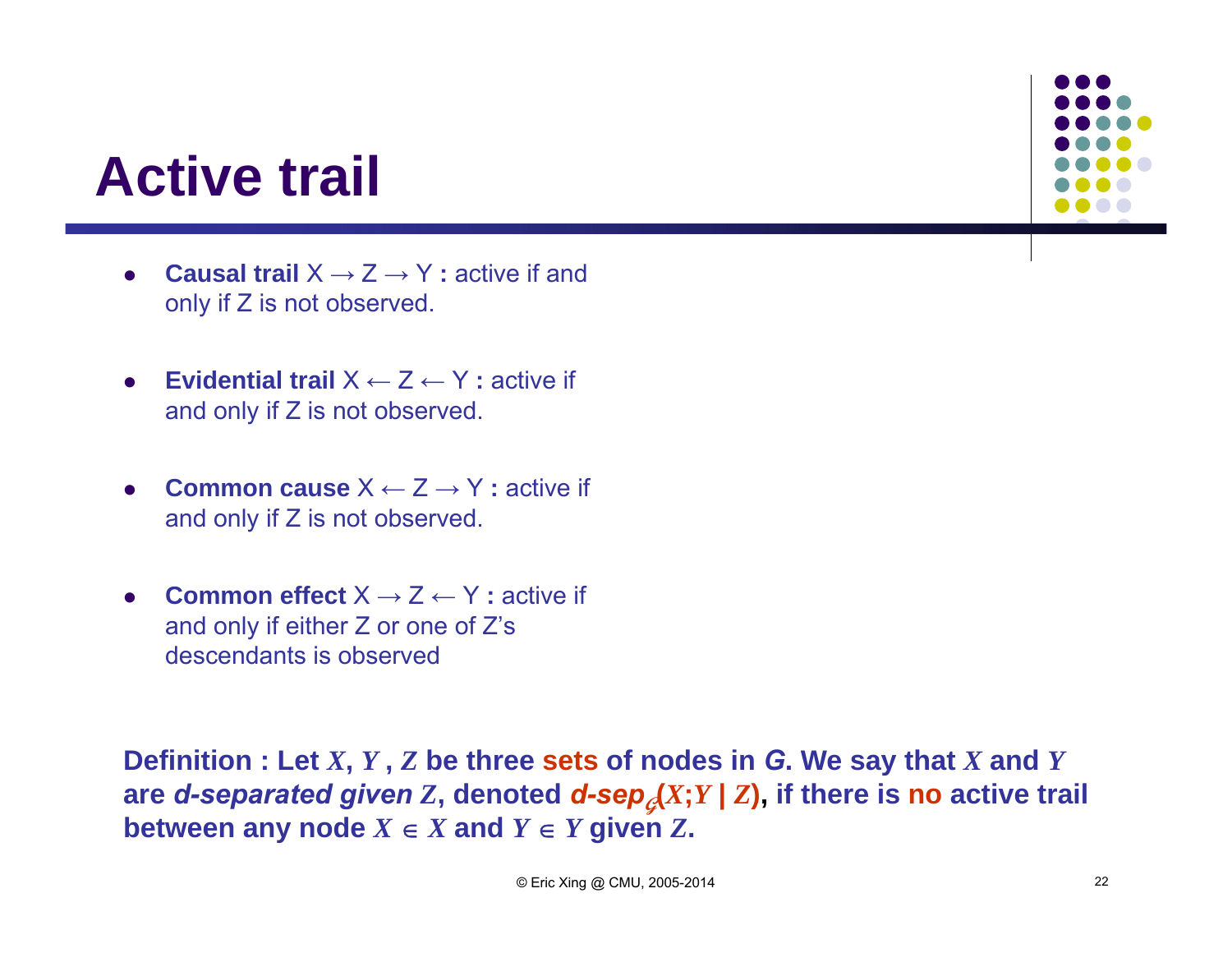# **What is in I(G) ---** Global Markov properties of BN



 X is **d-separated** (directed-separated) from Z given Y if we can't send a ball from any node in X to any node in Z using the "*Bayesball*" algorithm illustrated bellow (and plus some boundary conditions):



• **Defn:**  *I***(** *G***) all independence properties that correspond to dseparation:**

$$
I(G) = \{ X \perp Z | Y : \text{dsep}_G(X; Z | Y) \}
$$

• **D-separation is sound and complete (more details later)**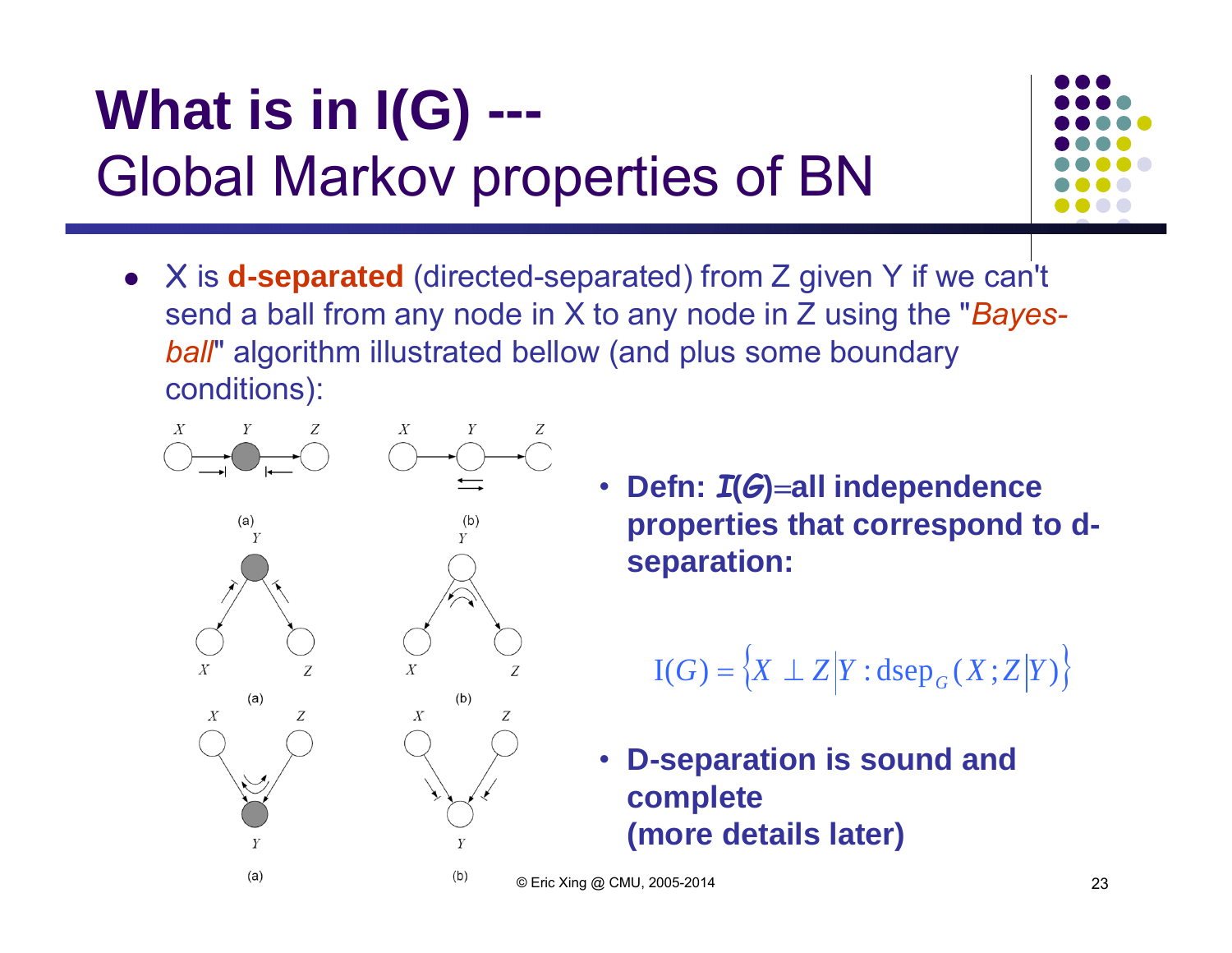### **Example:**





 $\bullet$  Complete the I(G) of this graph: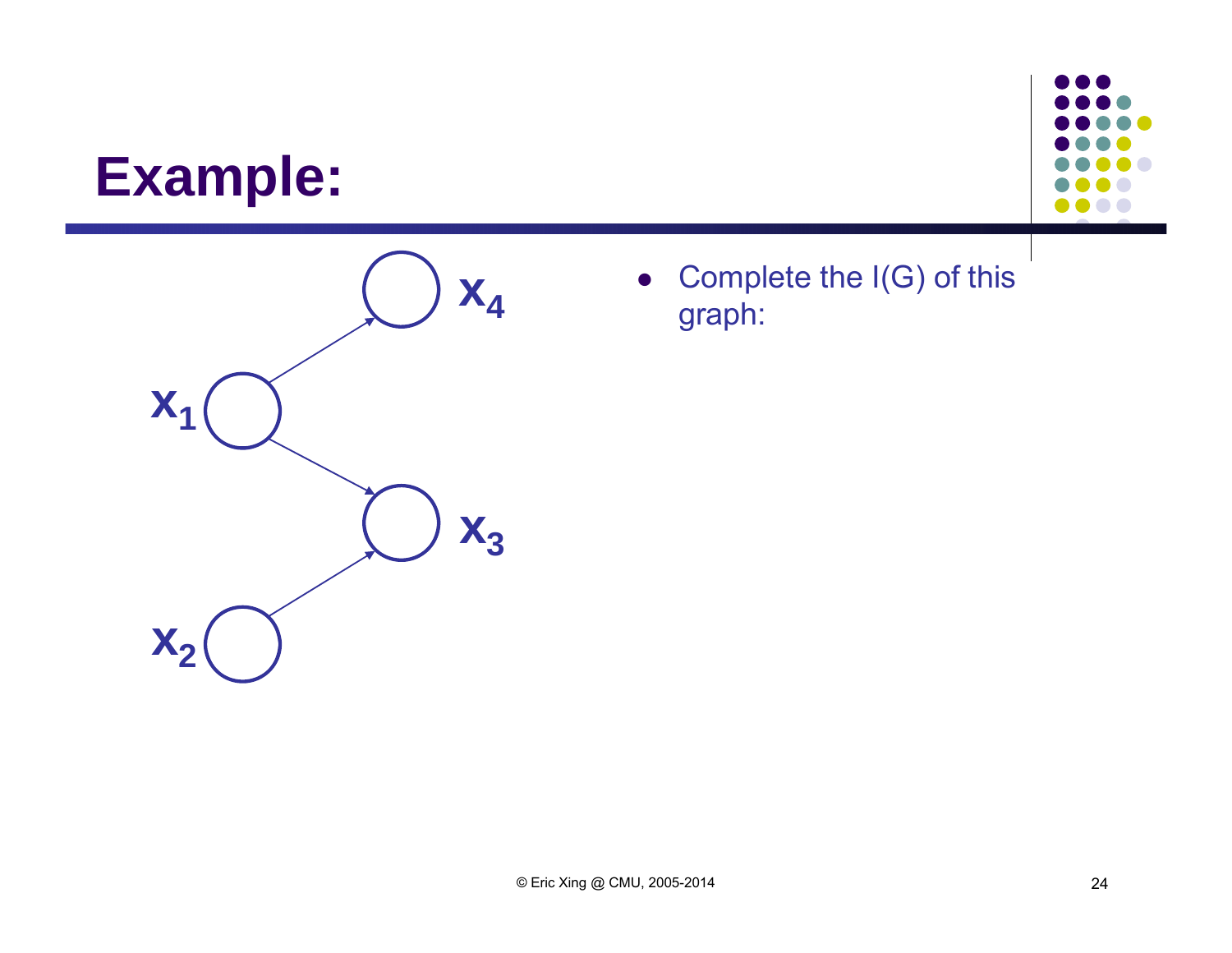## **Toward quantitative specification of probability distribution**



• Separation properties in the graph imply independence properties about the associated variables

#### **The Equivalence Theorem**

For a graph G,

Let  $\mathcal{D}_1$  denote the family of **all distributions** that satisfy I(G),

Let **D** 2 denote the family of **all distributions** that factor according to G,

$$
P(\mathbf{X}) = \prod_{i=1:d} P(X_i \mid \mathbf{X}_{\pi_i})
$$

 $\mathbf{T}$ hen  $\mathbf{\mathcal{D}}_1$ ≣ $\mathbf{\mathcal{D}}_2$ .

 For the graph to be useful, any conditional independence properties we can derive from the graph should hold for the probability distribution that the graph represents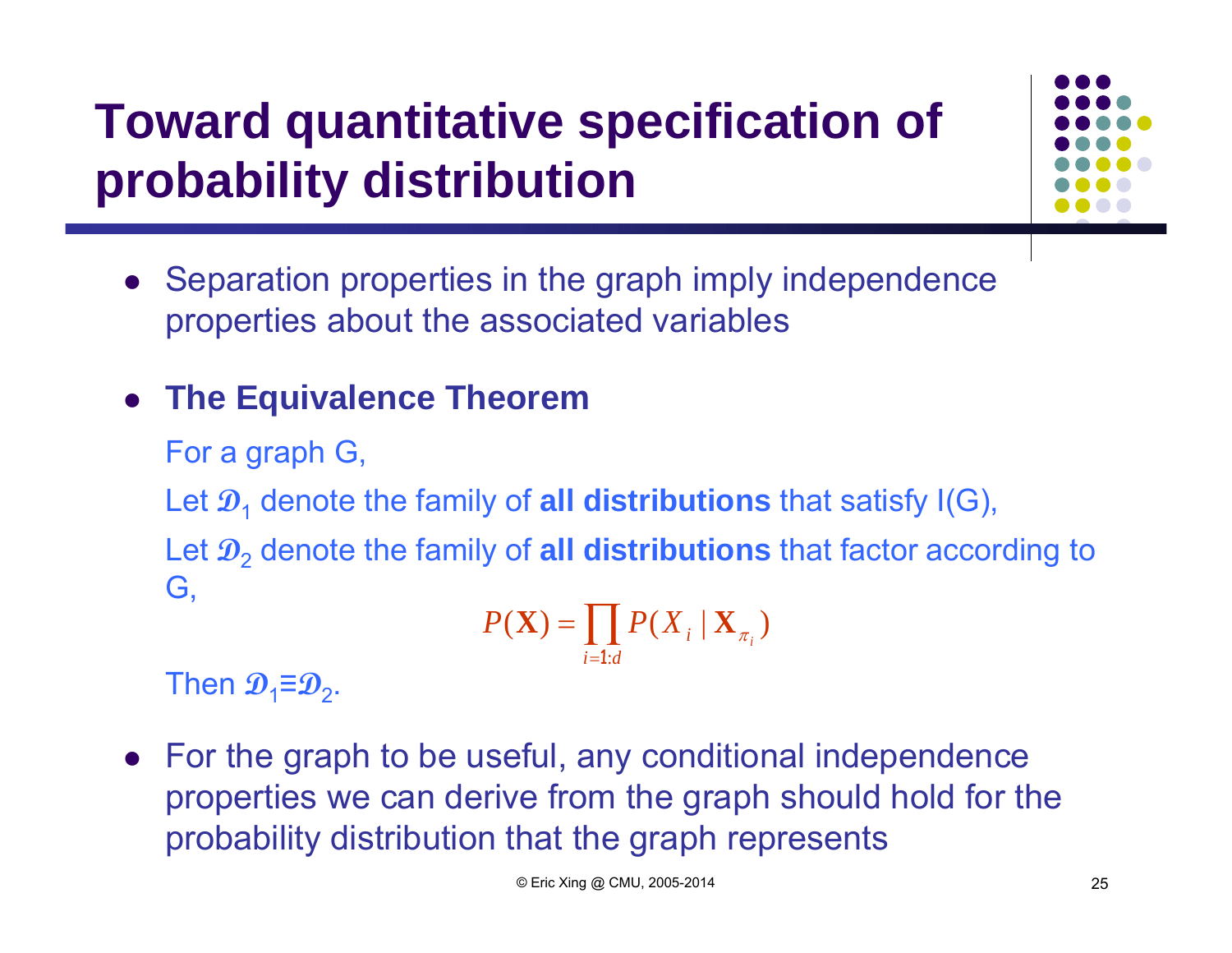# **Conditional probability tables (CPTs)**







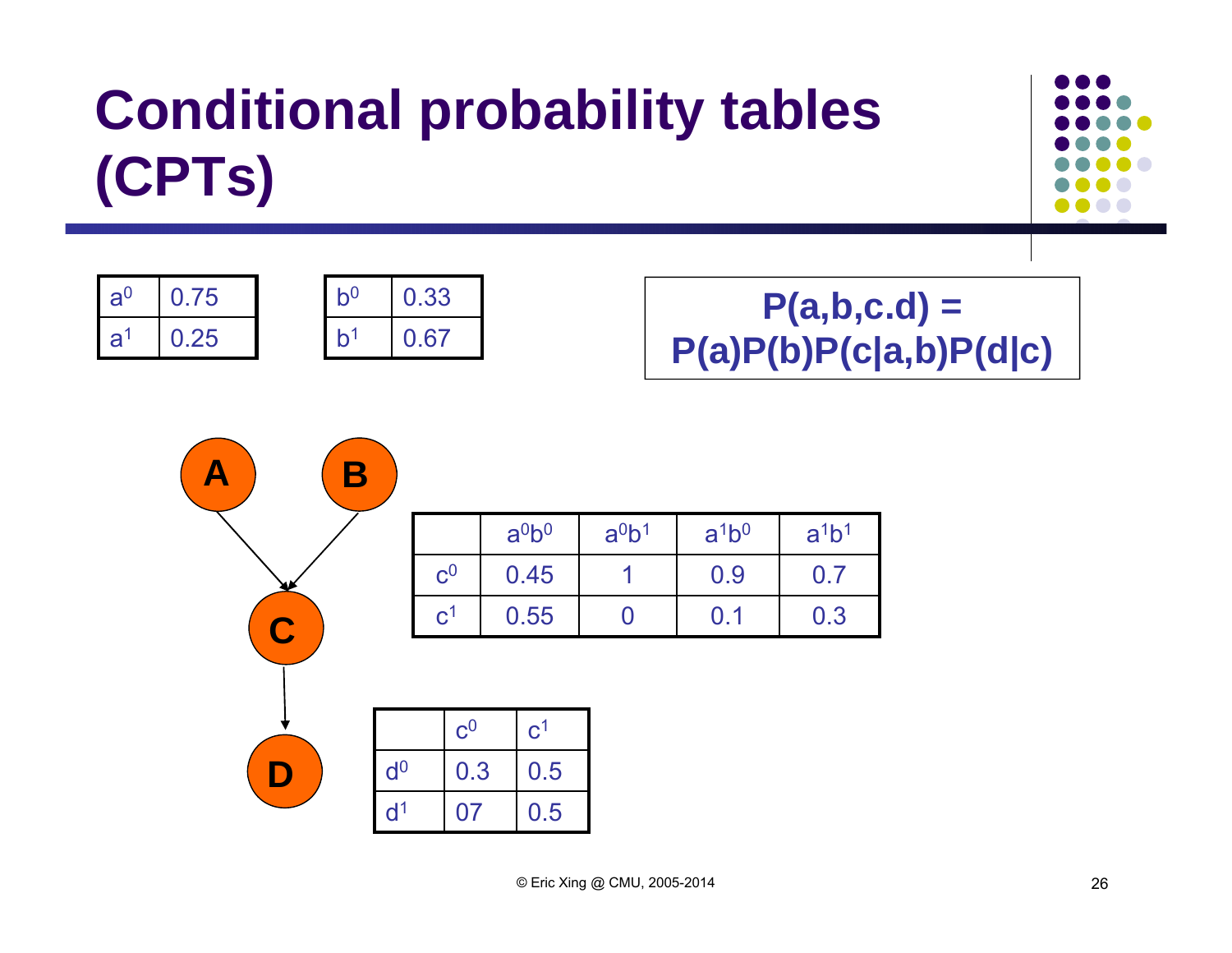# **Conditional probability density func. (CPDs)**



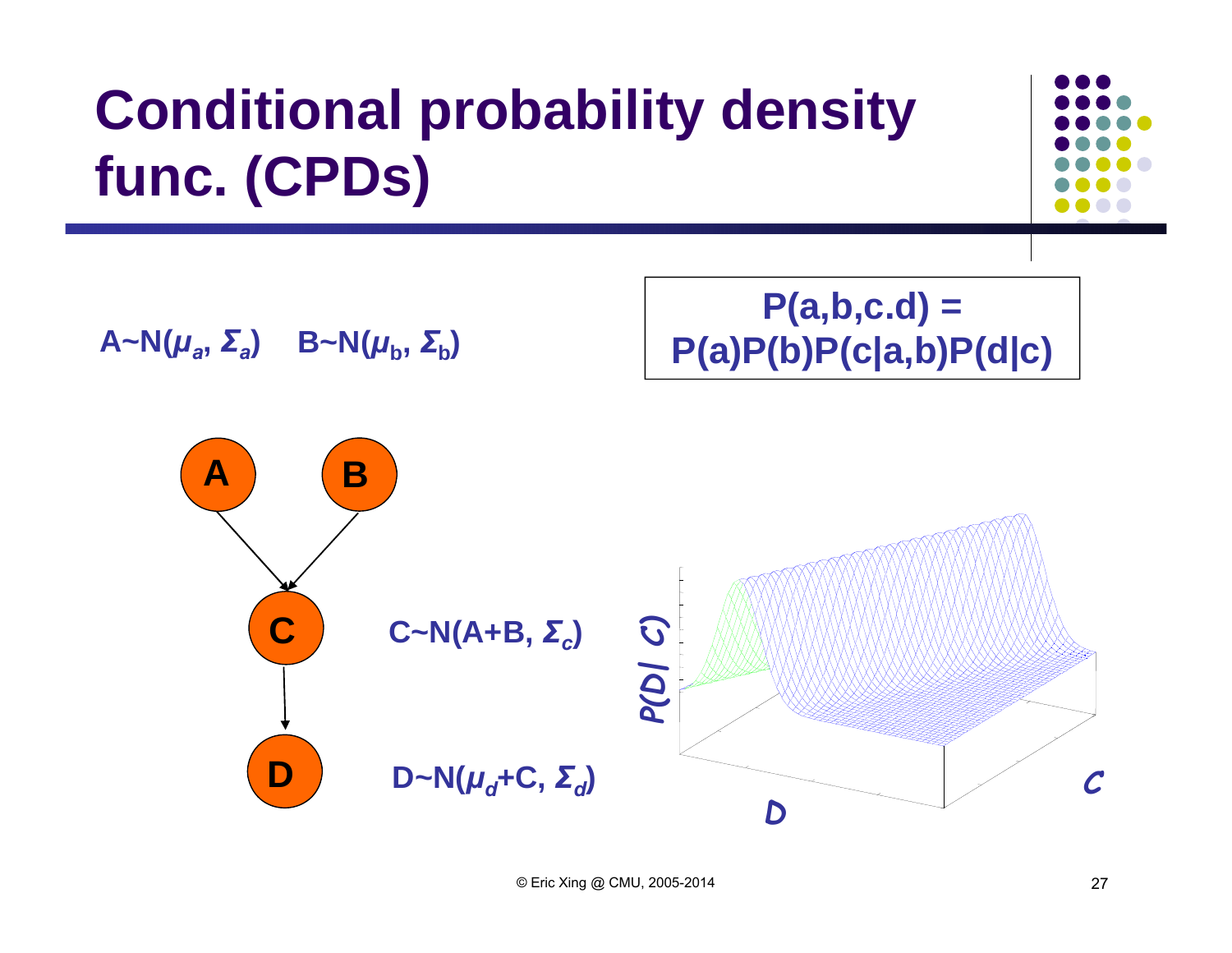# **Summary of BN semantics**

- **Defn :** A *Bayesian network* is a pair (G, P) where P factorizes over G, and where P is specified as set of CPDs associated with G's nodes.
	- $\bullet$ Conditional independencies imply factorization
	- $\bullet$ Factorization according to G implies the associated conditional independencies.
	- $\bullet$  Are there **other independences** that hold for every distribution P that factorizes over G?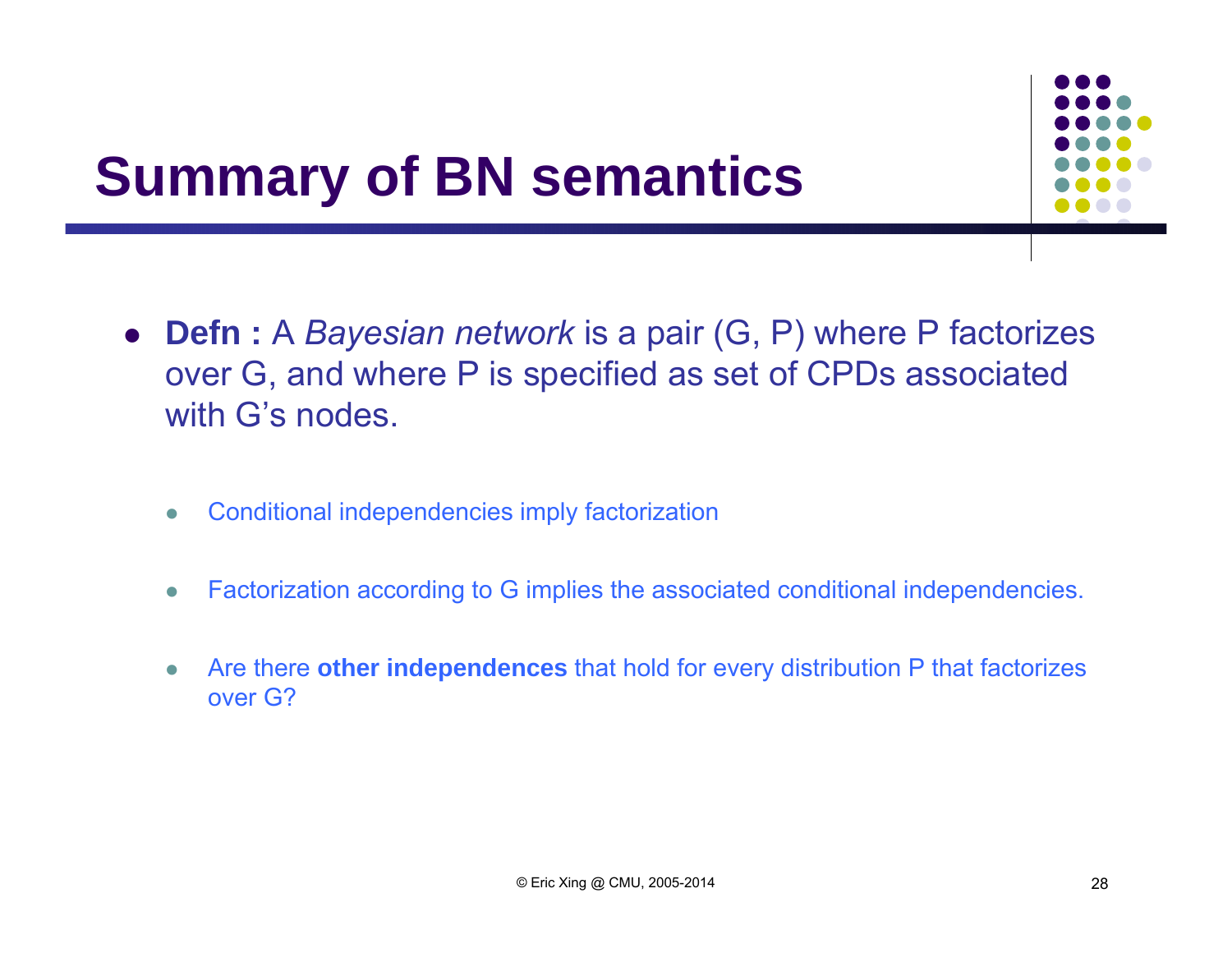## **Soundness and completeness**



D-separation is sound and "complete" w.r.t. BN factorization law

#### **Soundness:**

**Theorem**: If a distribution P factorizes according to G, then  $\mathsf{I}(\mathsf{G}) \subseteq \mathsf{I}(\mathsf{P}).$ 

#### **"Completeness"**:

**"Claim"**: For any distribution P that factorizes over G, if  $(X \perp Y | Z) \in I(P)$ then *d-sep* G(X; Y | Z).

Contrapositive of the completeness statement

- $\bullet$ • "If *X* and *Y* are not *d*-separated given *Z* in G, then *X* and *Y* are **dependent** in all distributions P that factorize over G."
- $\bullet$ Is this true?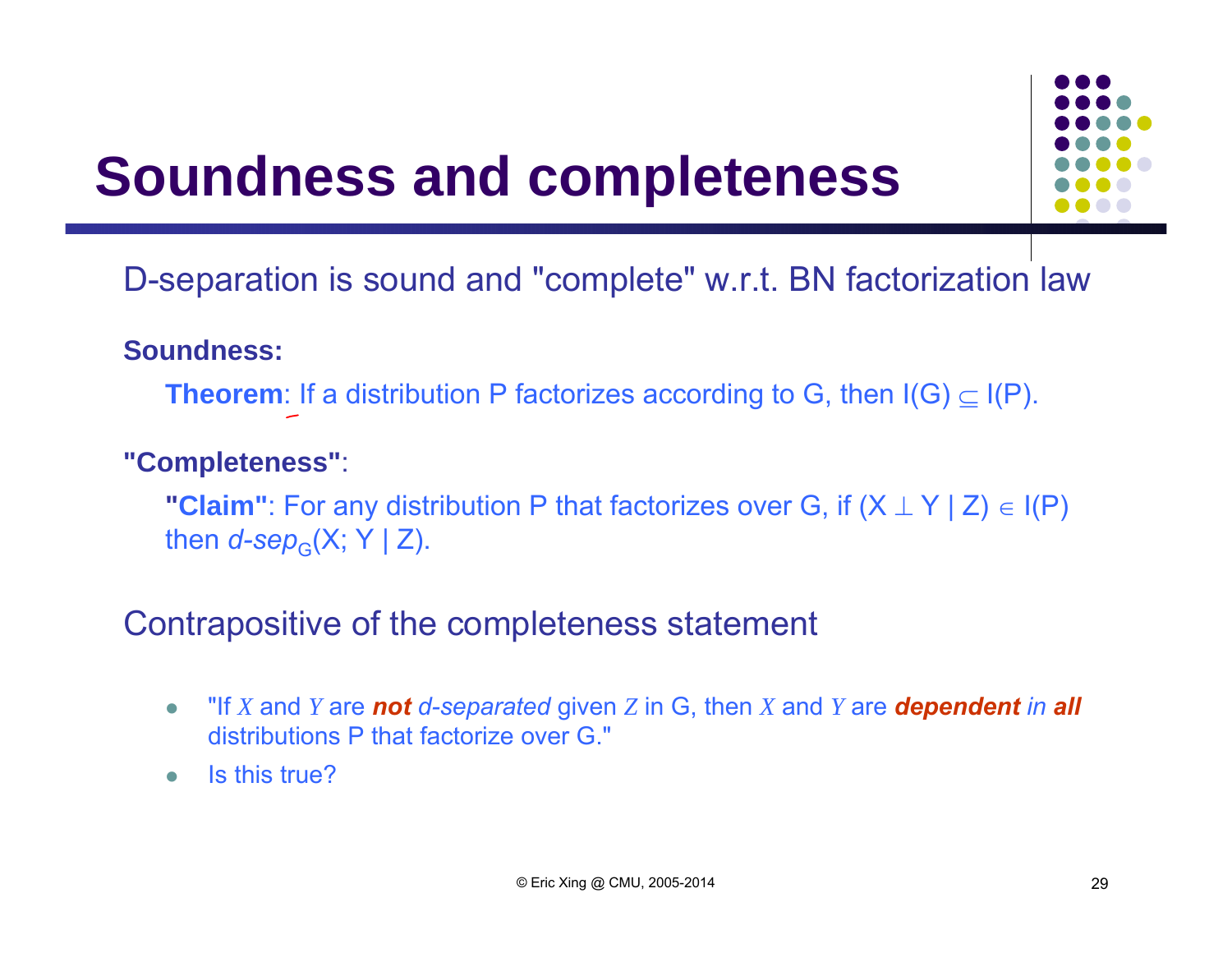# **Distributional equivalence and Iequivalence**

- $\bullet$ • All independence in  $I_d(G)$  will be captured in  $I_f(G)$ , is the reverse true?
- Are "not-independence" from G all honored in  $P_f$  ?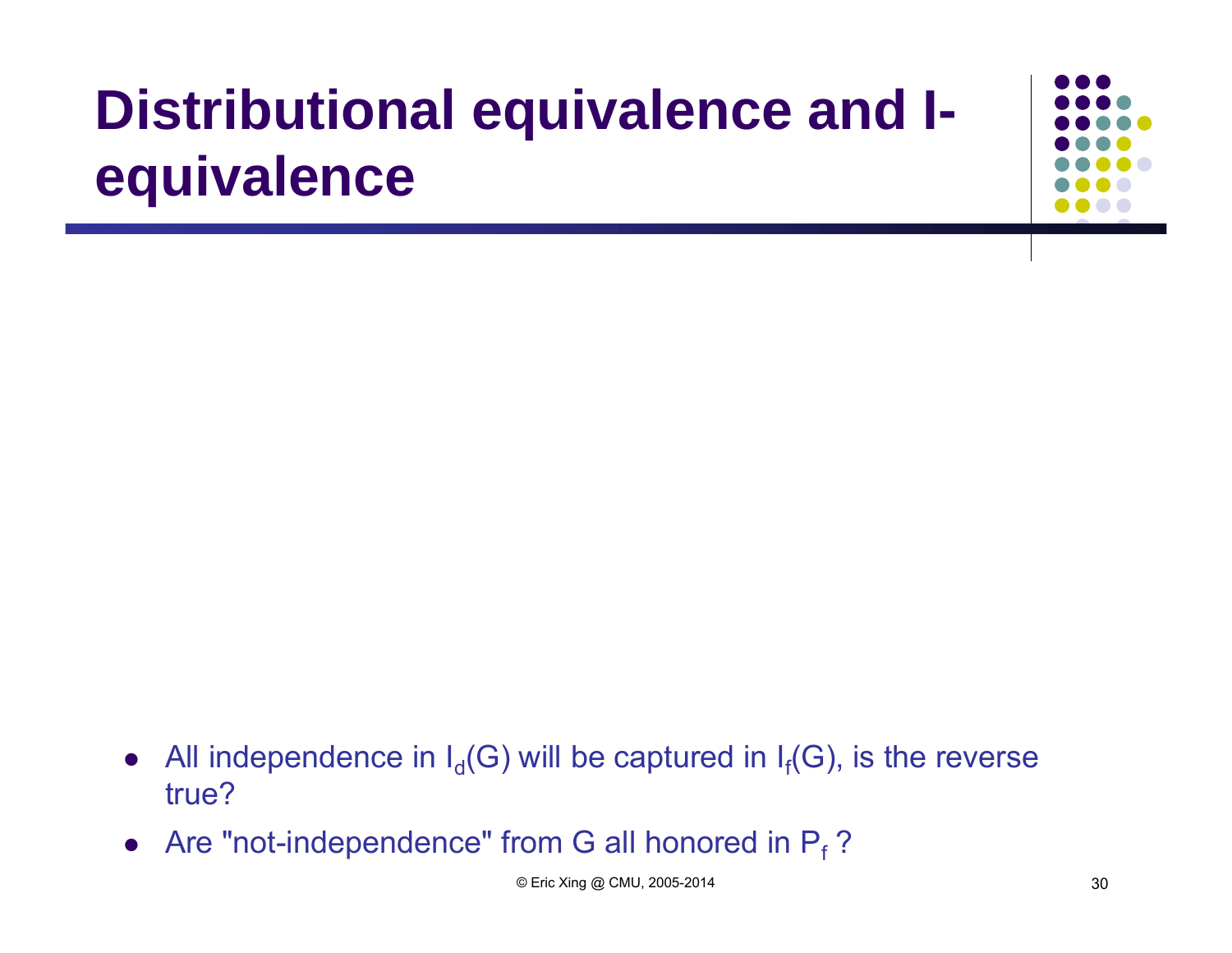

# **Soundness and completeness**

- $\bullet$  Contrapositive of the completeness statement
	- $\bullet$ • "If X and Y are not *d*-separated given Z in G, then X and Y are **dependent** in all distributions P that factorize over G."
	- $\bullet$ Is this true?
- No. Even if a distribution factorizes over G, it can still contain additional independencies that are not reflected in the structure
	- Example: graph A->B, for actually independent A and B  $b<sup>1</sup>$  $\bullet$  $a^0$  $0.4$  $0.6$ (the independence can be captured by some subtle way 0.4  $0.6$ of parameterization)
- **Thm**: Let G be a BN graph. If *X* and *Y* are not d-*separated* given *Z* in G, then *X* and *Y* are *dependent in some* distribution P that factorizes over G.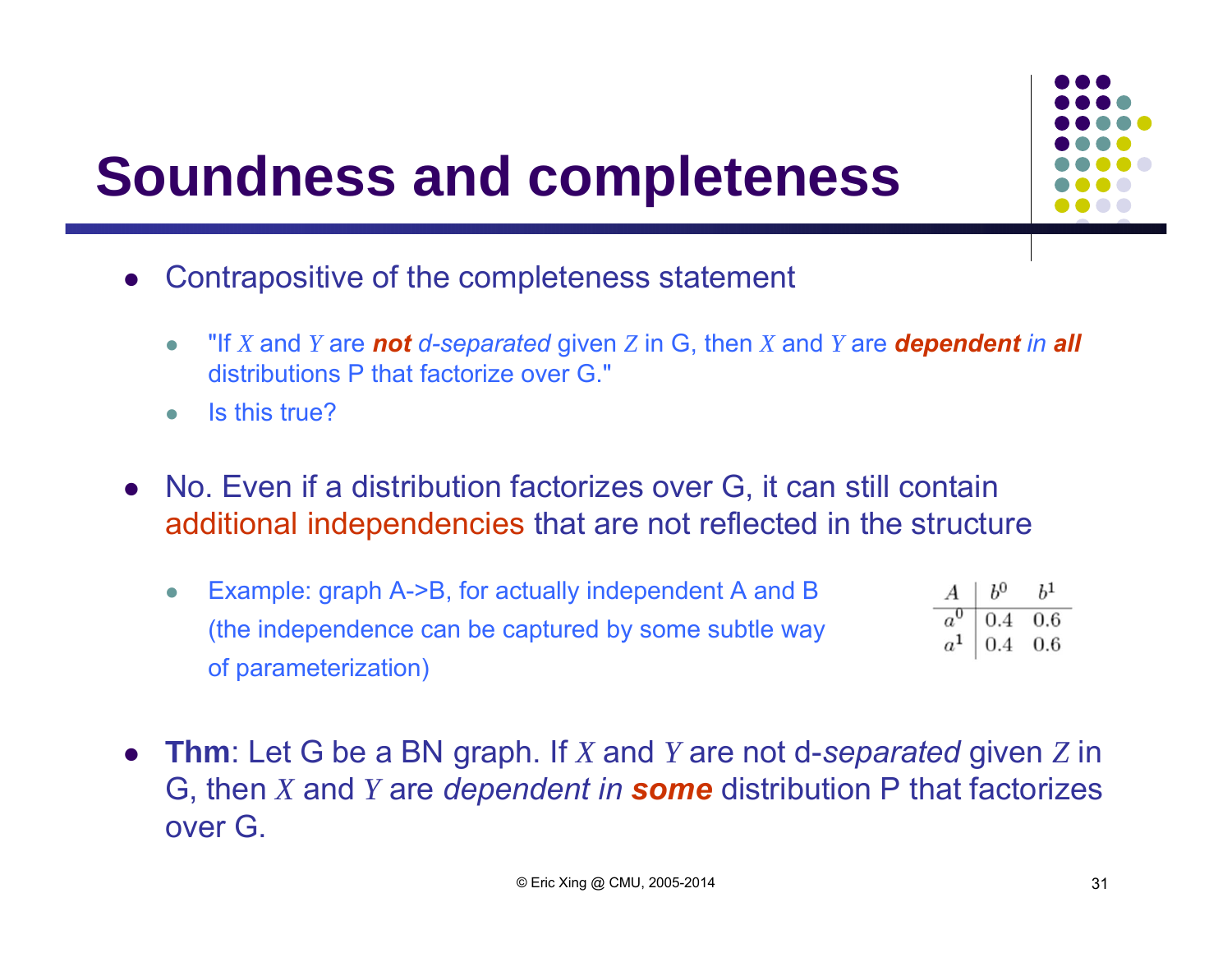

 **Theorem :** For **almost all** distributions P that factorize over G, i.e., for all distributions except for a set of "measure zero" in the space of CPD parameterizations, we have that  $I(P)$  =  $I(G)$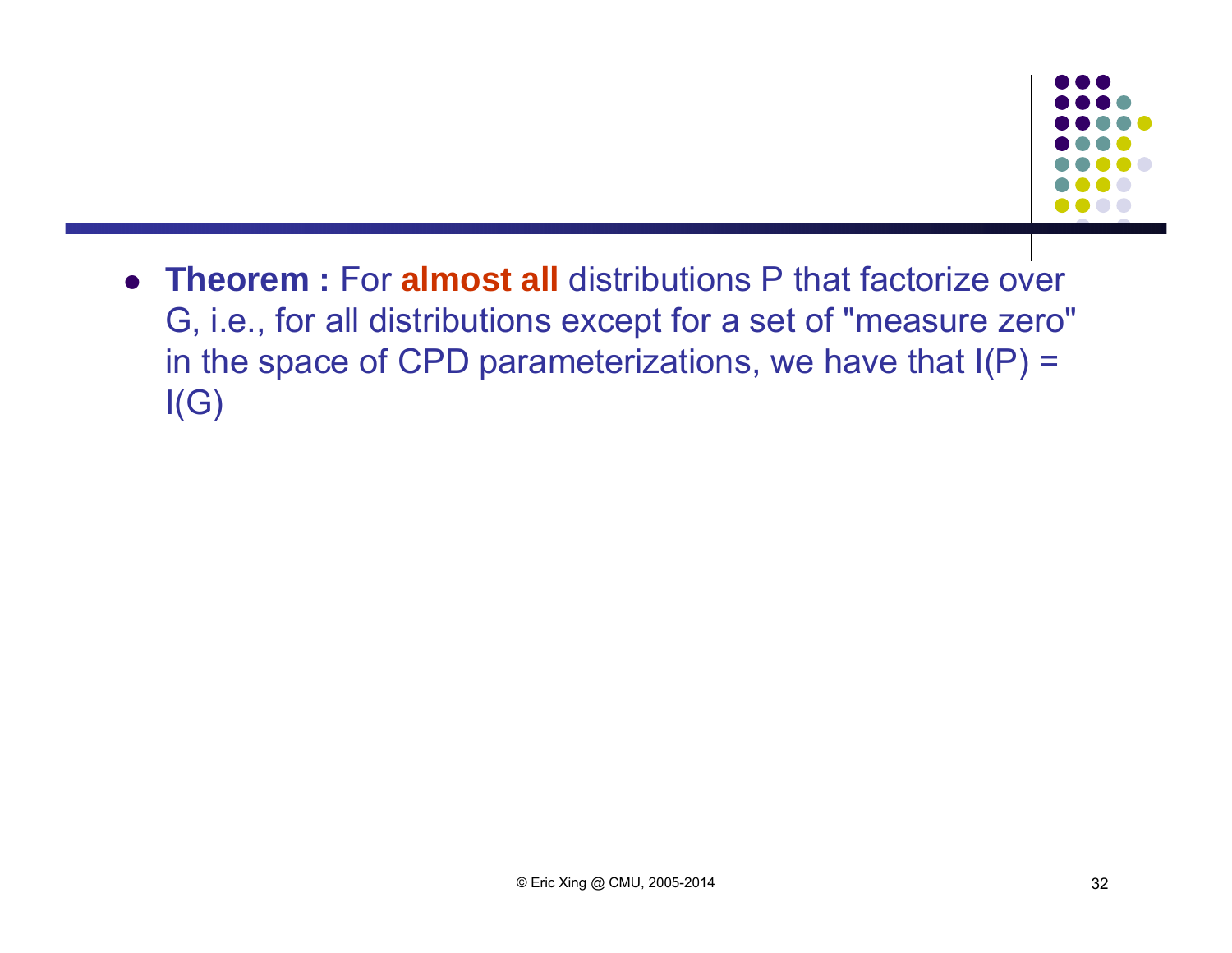## **Uniqueness of BN**



 Very different BN graphs can actually be equivalent, in that they encode precisely the same set of conditional independence assertions.



 $({\sf X} \perp {\sf Y} \mid {\sf Z}).$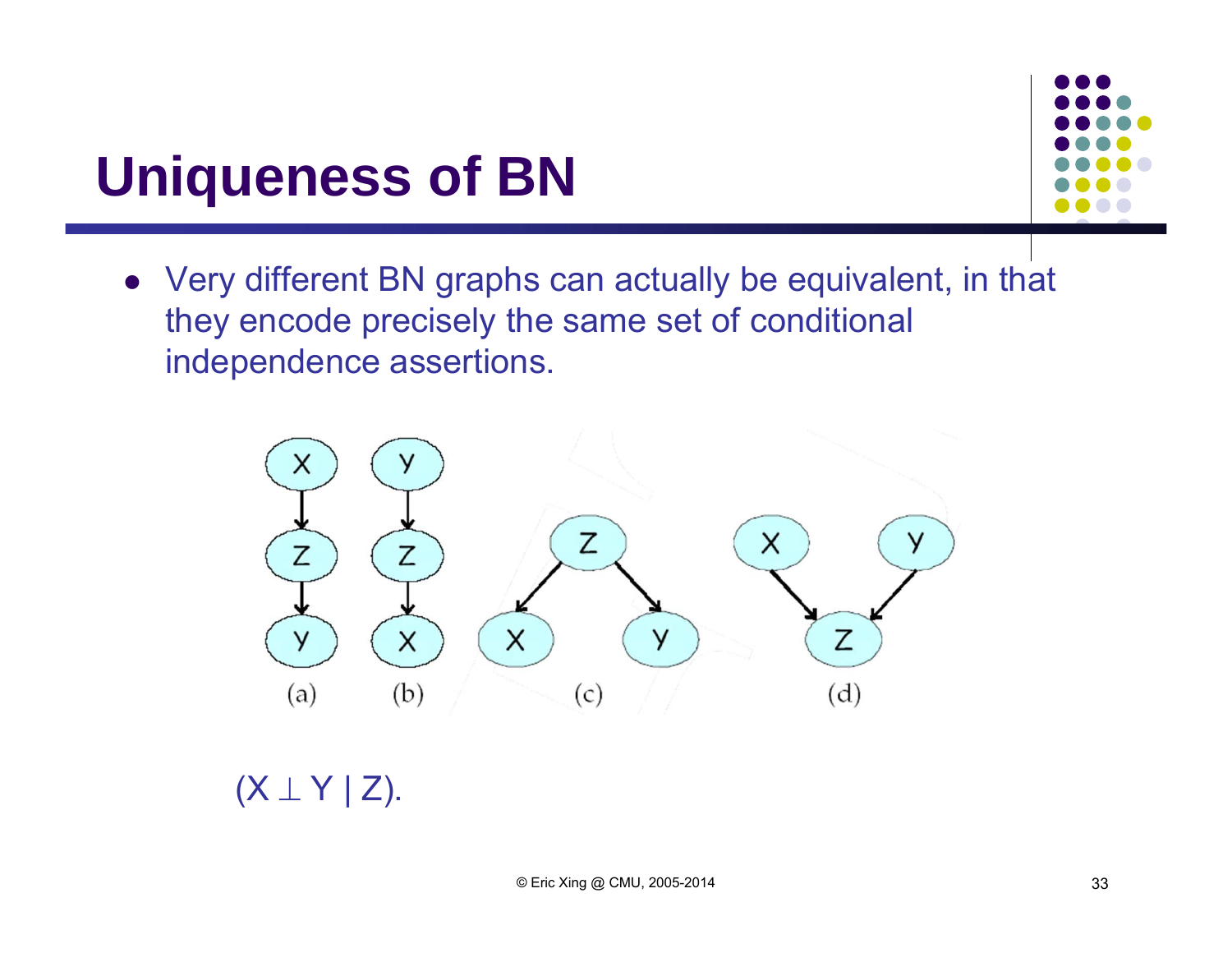## **I-equivalence**



- $\bullet$  **Defn :** Two BN graphs G1 and G2 over *X* are *I-equivalent* if I(G1) = I(G2).
	- $\bullet$  The set of all graphs over *X* is partitioned into a set of mutually exclusive and exhaustive *I-equivalence classes*, which are the set of equivalence classes induced by the I-equivalence relation.



- $\bullet$  Any distribution P that can be factorized over one of these graphs can be factorized over the other.
- $\bullet$  Furthermore, there is no intrinsic property of P that would allow us associate it with one graph rather than an equivalent one.
- $\bullet$  This observation has important implications with respect to our ability to determine the directionality of influence. © Eric Xing @ CMU, 2005-2014 34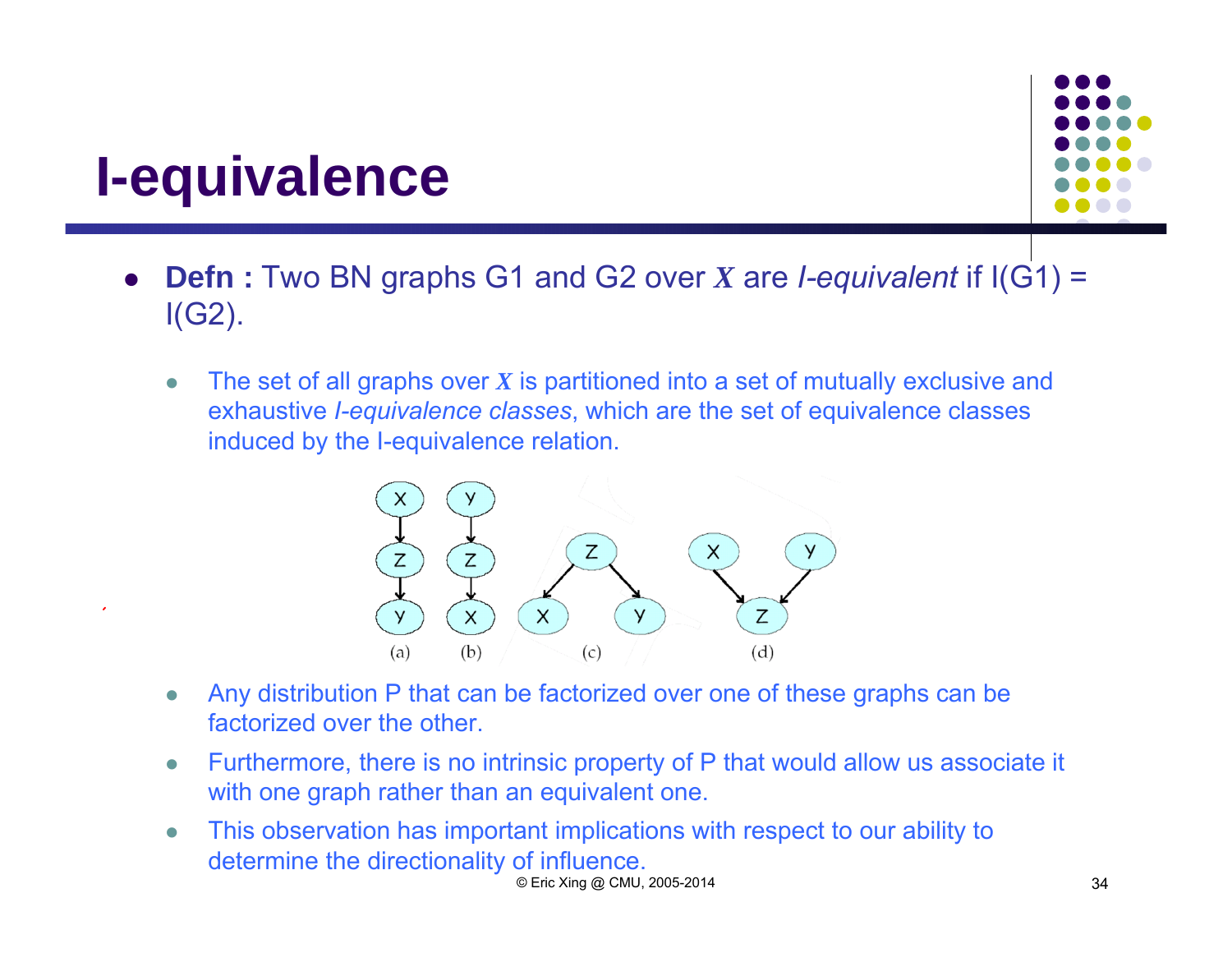# **Detecting I-equivalence**

 $\bullet$  **Defn :** The *skeleton* of a Bayesian network graph G over *V* is an undirected graph over  $\boldsymbol{V}$  that contains an edge  $\{X,~Y\}$  for every edge ( *<sup>X</sup>*, *<sup>Y</sup>*) in G.



- Thm : Let  $G_1$  and  $G_2$  be two graphs over V. If  $G_1$  and  $G_2$  have the same skeleton and the same set of v-structures then they are Iequivalent.
	- $\bullet$ graph equivalence
	- $\bullet$ Same trail
	- $\bullet$ But not necessarily active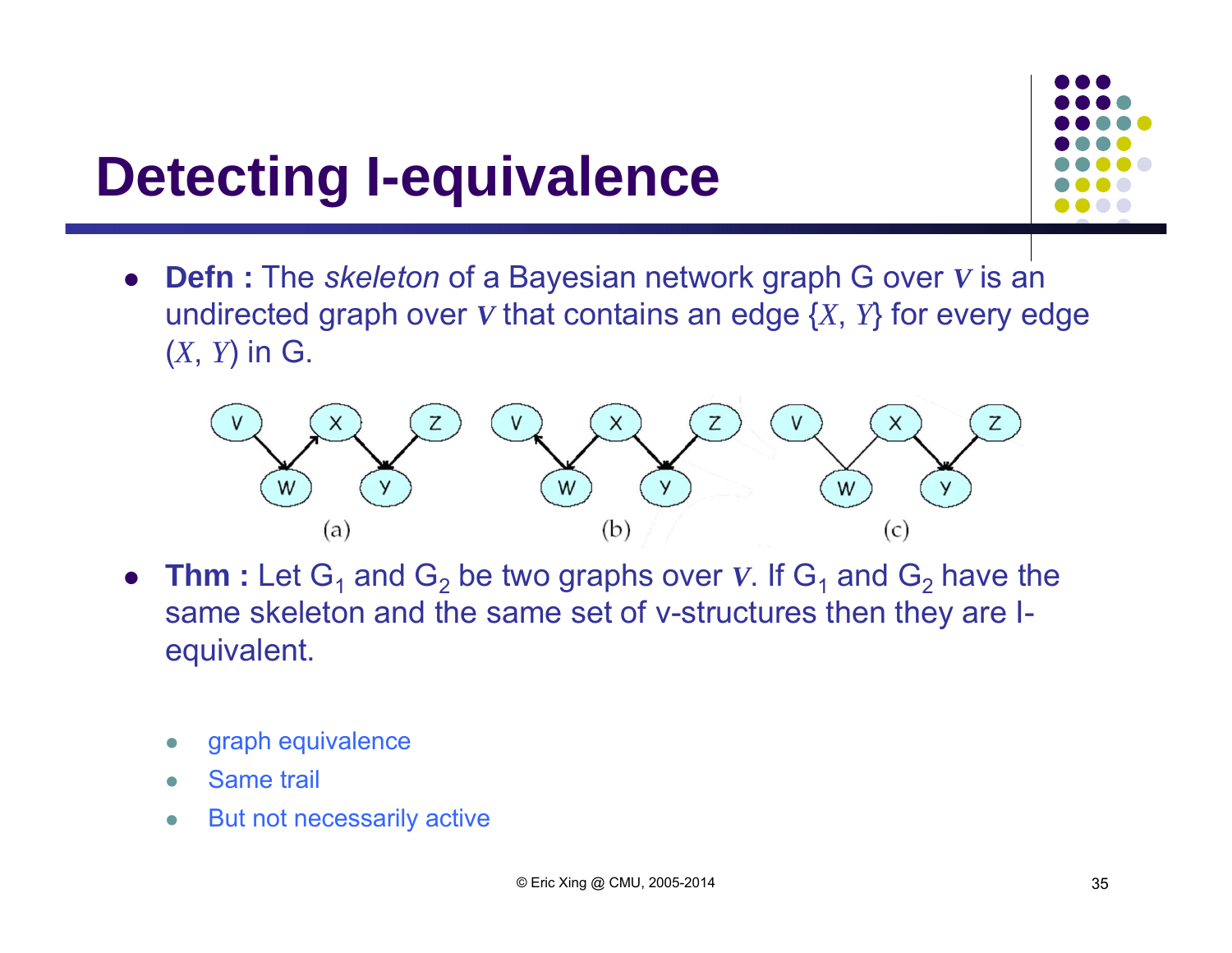# **Minimum I-MAP**



- Complete graph is a (trivial) I-map for any distribution, yet it does not reveal any of the independence structure in the distribution.
	- $\bullet$  Meaning that the graph dependence is arbitrary, thus by careful parameterization an dependencies can be captured
	- $\bullet$ We want a graph that has the maximum possible  $I(G)$ , yet still  $\subset I(P)$
- $\bullet$  **Defn :** A graph object G is a *minimal I-map* for a set of independencies I if it is an I-map for I, and if the removal of even a single edge from G renders it not an I-map.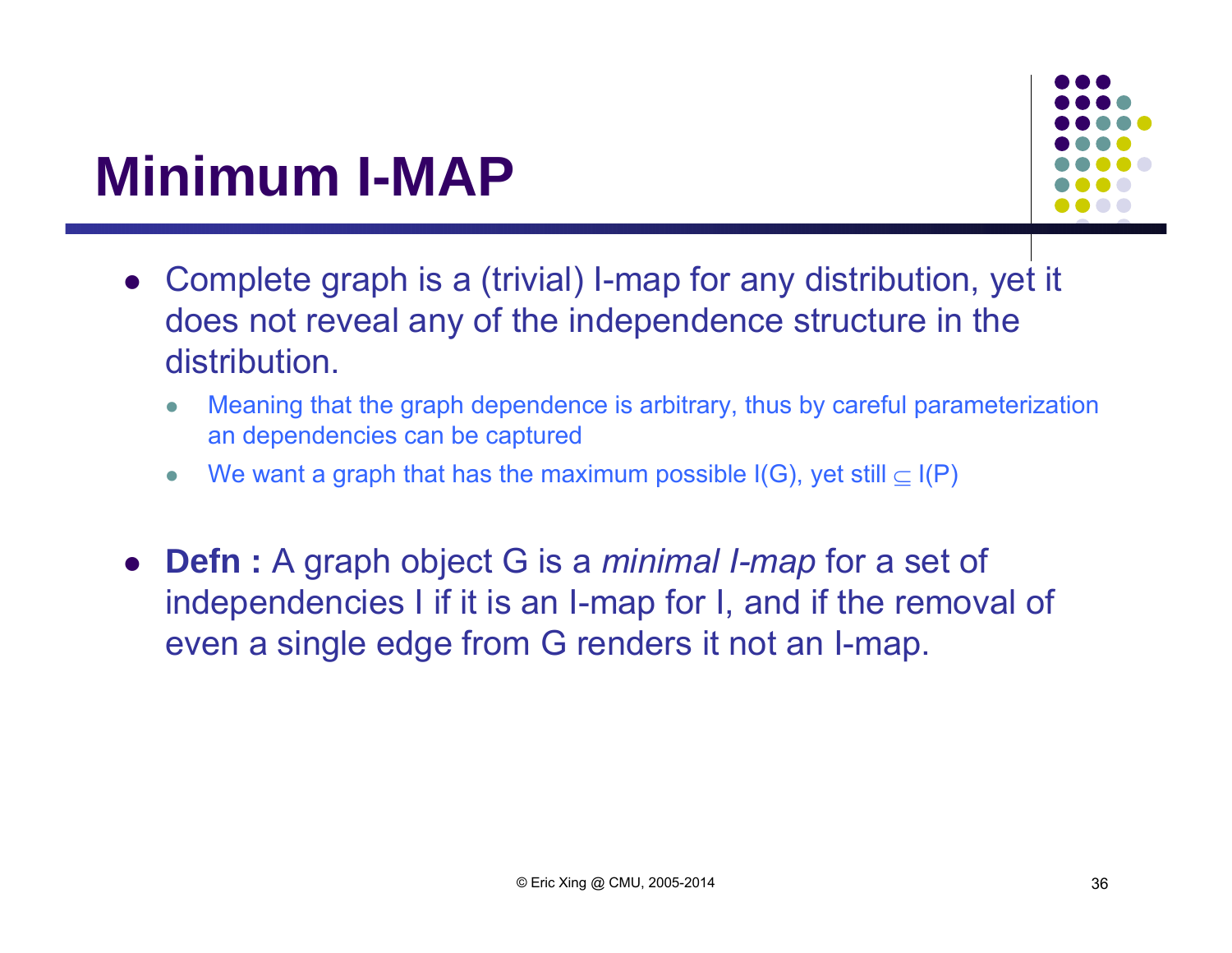# **Minimum I-MAP is not unique**

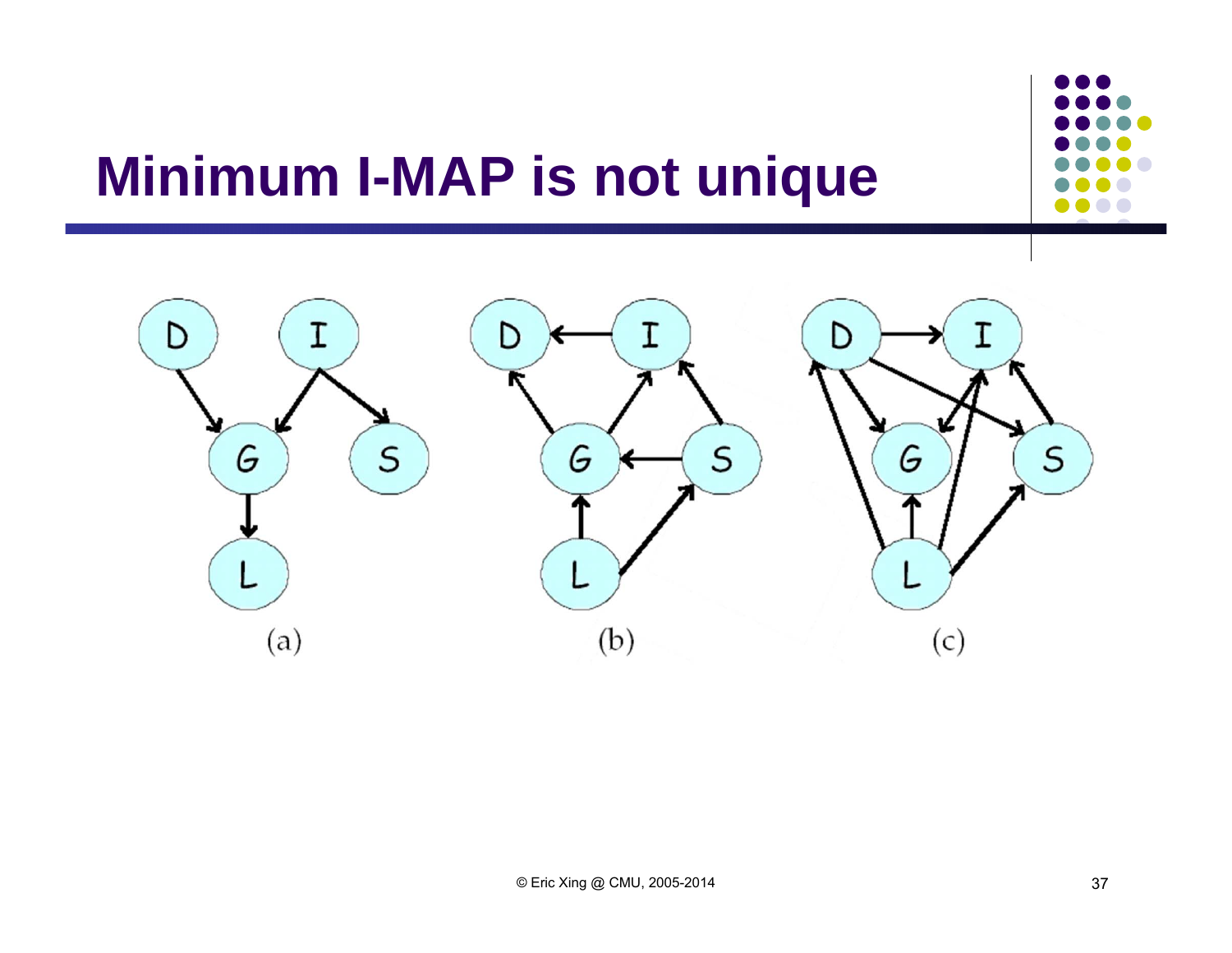### **Simple BNs: Conditionally Independent Observations**

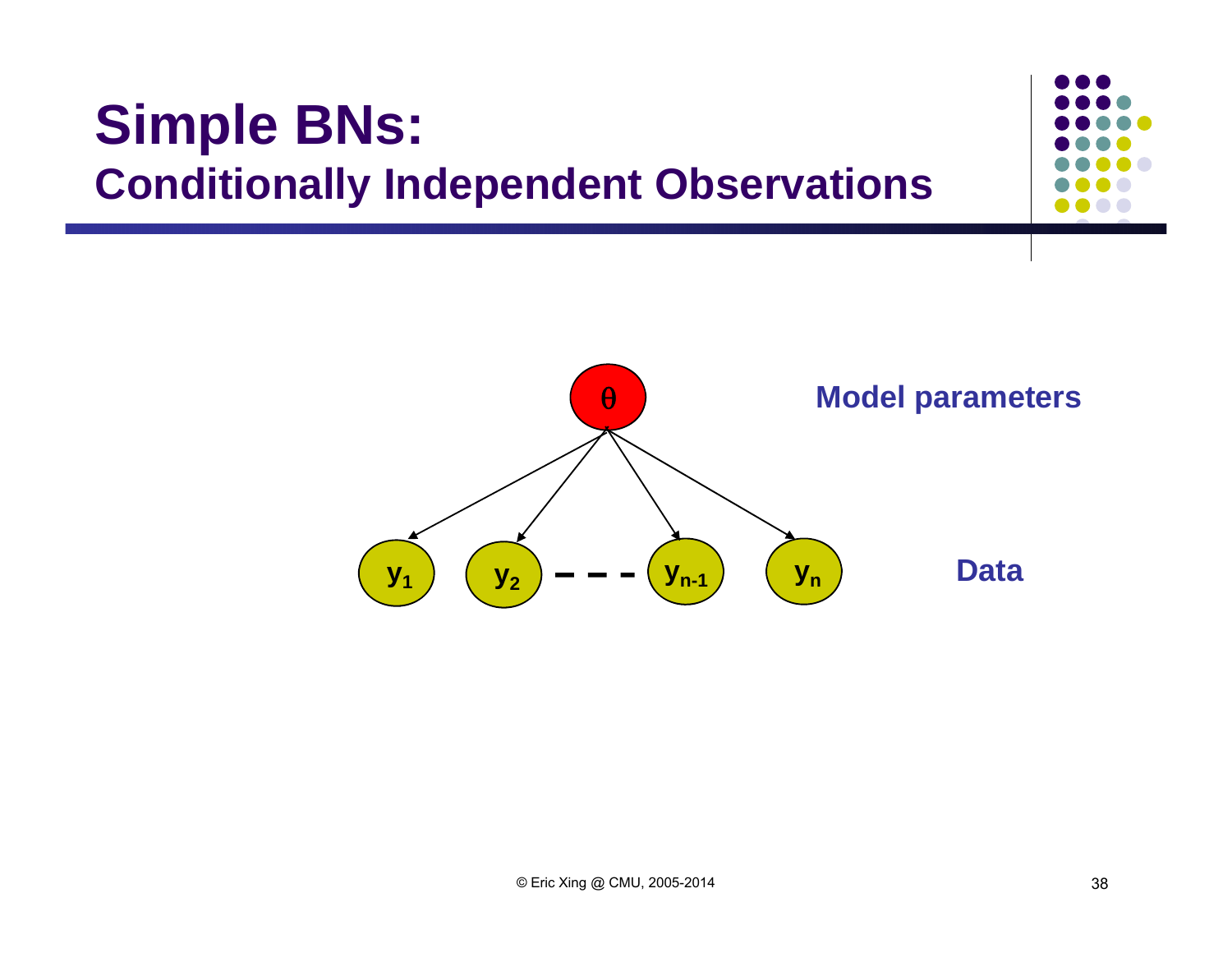### **The "Plate" Micro**



#### **Plate = rectangle in graphical model**

#### **variables within a plate are replicated in a conditionally independent manner**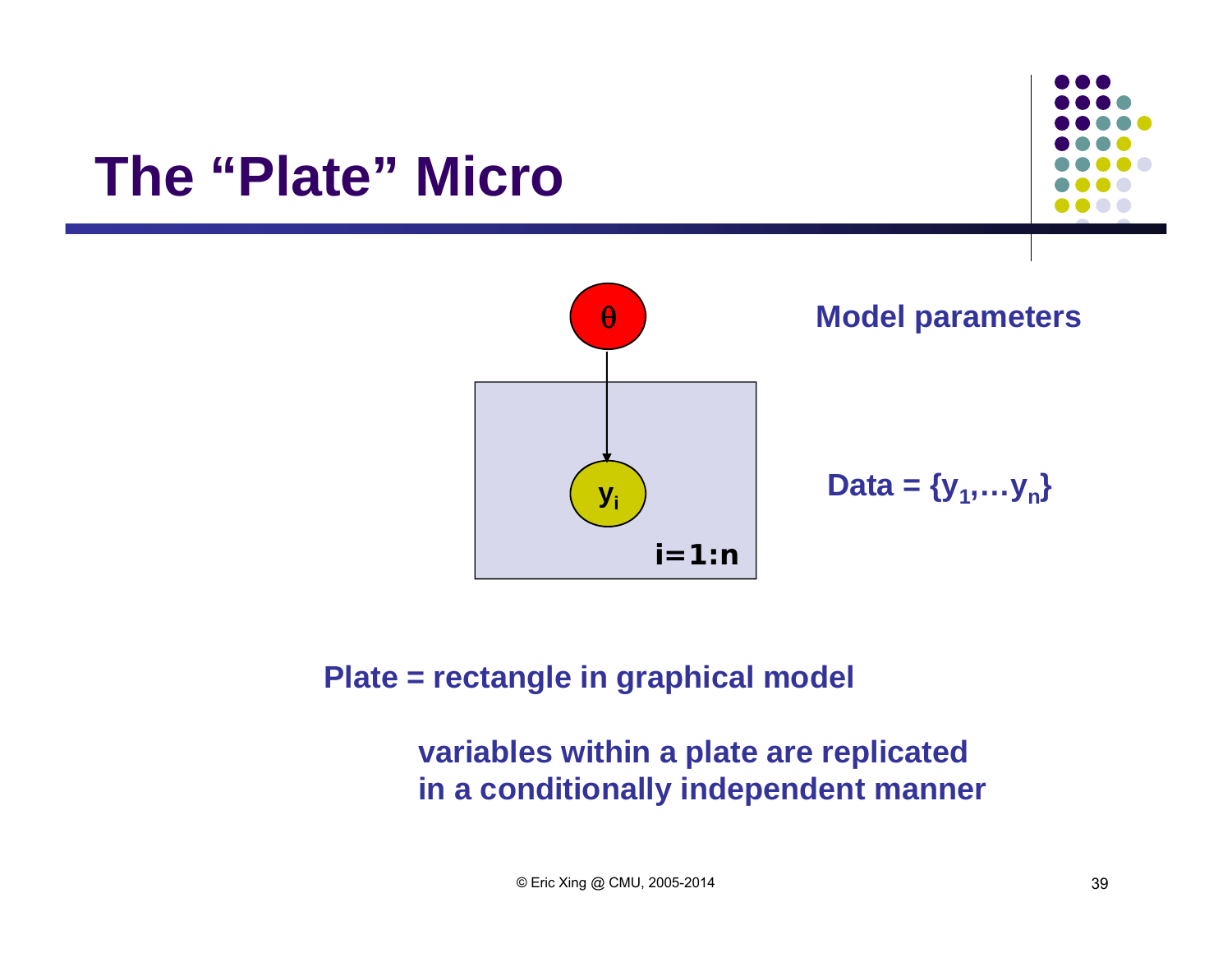### **Hidden Markov Model: from static to dynamic mixture models**



#### **Static mixture**

**Dynamic mixture**







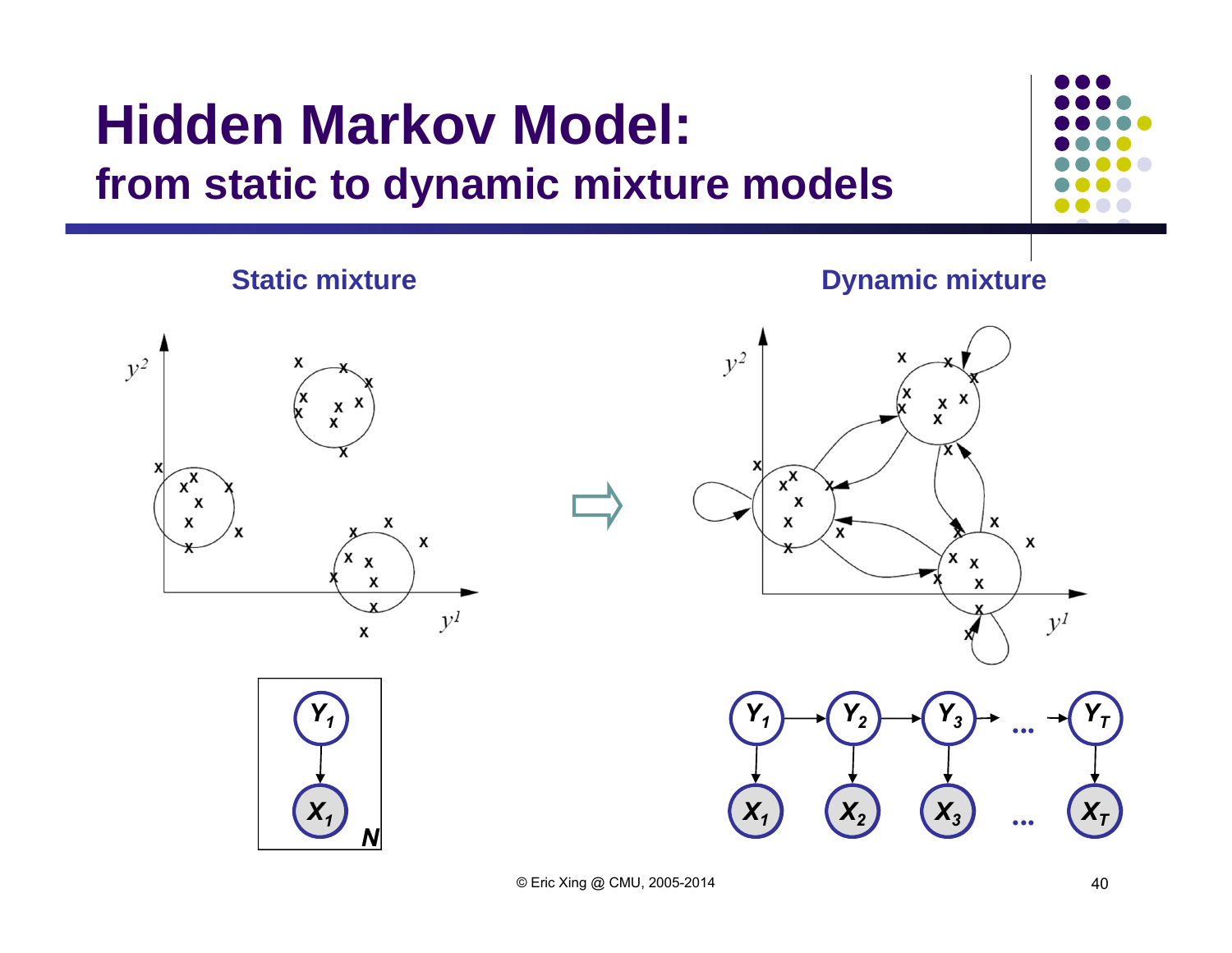# **Definition (of HMM)**

- $\bullet$  Observation space
	- Alphabetic set:  $C = \{c_1, c_2, \cdots, c_k\}$ **Euclidean space:** *d* R
- 0 Index set of hidden states
	- $\mathbb{I} = \{1,2,\cdots,M\}$
- 0 Transition probabilities between any two states

$$
p(\gamma_t^j = 1 | \gamma_{t-1}^i = 1) = a_{i,j},
$$

 $\mathbf{p}(\mathbf{y}_t \mid \mathbf{y}_{t-1}^i = 1) \sim \text{Multinomial}(\mathbf{a}_{i,1}, \mathbf{a}_{i,1}, \dots, \mathbf{a}_{i,M}), \forall i \in \mathbb{I}.$ 

 $\bullet$ Start probabilities

 $p(\mathsf{y}_1) \sim \text{Multinomial}(\pi_1, \pi_2, \dots, \pi_M).$ 

0 Emission probabilities associated with each state

> $p(x_t | y_t^i = 1) \sim \text{Multinomial}(b_{i,1}, b_{i,1}, \ldots, b_{i,k}), \forall i \in \mathbb{I}.$  $\mathbf{y}_t \mid \mathbf{y}_t^i = 1$   $\sim$  Multinomial $(\mathbf{b}_{i,1}, \mathbf{b}_{i,1}, \dots)$

**or in general:**

 $p(x_t | y_t^i = 1) \sim f(\cdot | \theta_i), \forall i \in \mathbb{I}.$  $Y_t \mid \mathbf{y}_t^i = 1$ ) ~  $\mathbf{f}(\cdot | \theta_i)$ 

*x***A***1*

*y 1*

 $X_2$ 

*y2*

 $X_3$ 

*y3*

*...* 

*...* 

 $\boldsymbol{x}_T$ 

*y T*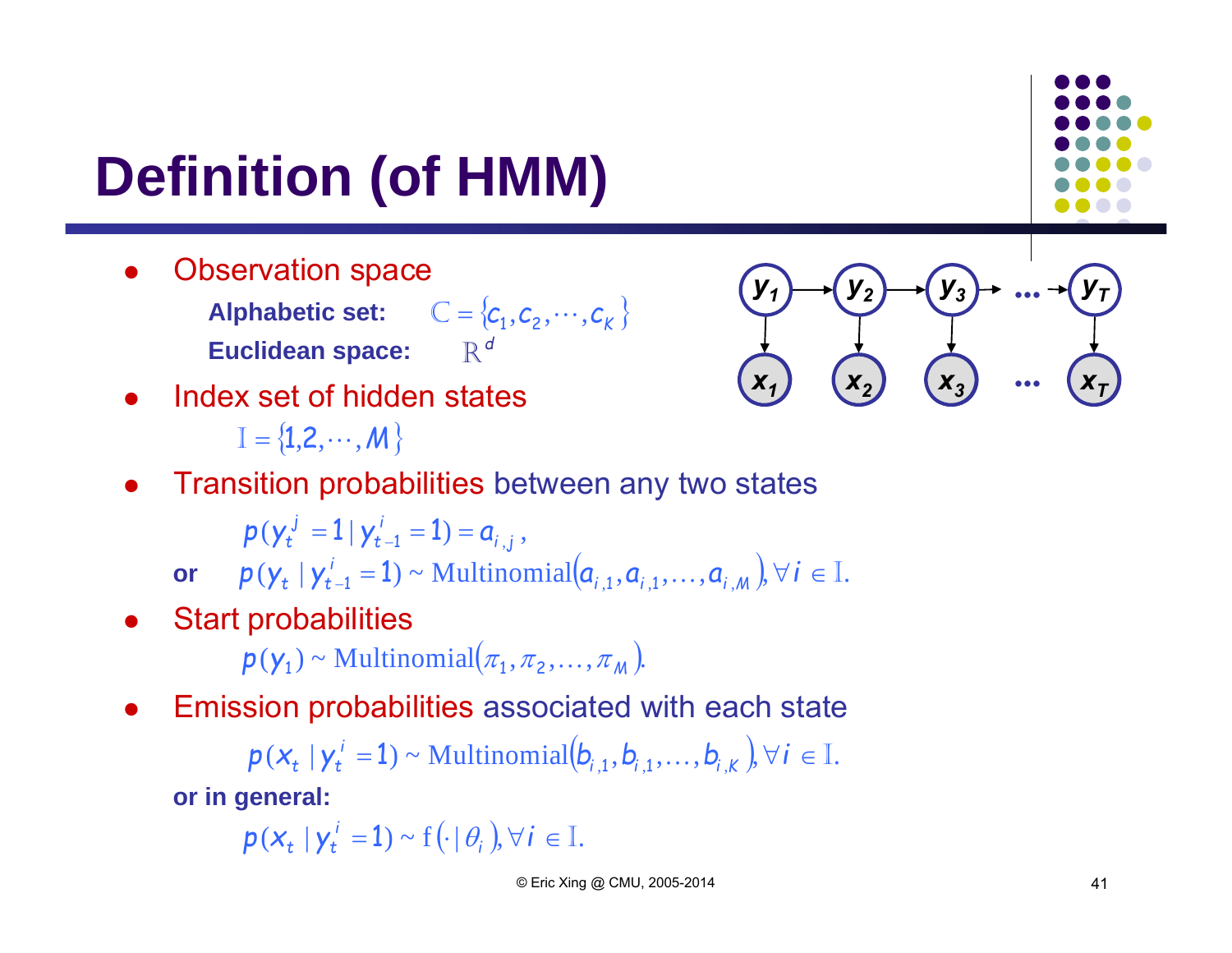# **Probability of a parse**

- Given a sequence  $\mathbf{x} = x_1, \dots, x_T$ and a parse  $\mathbf{y} = \mathbf{y}_1, \; ....... , \; \mathbf{y}_T,$
- $\bullet$  To find how likely is the parse: (given our HMM and the sequence)

$$
\begin{array}{ccc}\n\mathbf{y}_1 & \mathbf{y}_2 & \mathbf{y}_3 & \cdots & \mathbf{y}_T \\
\hline\n\mathbf{x}_1 & \mathbf{x}_2 & \mathbf{x}_3 & \cdots & \mathbf{x}_T\n\end{array}
$$

$$
p(\mathbf{x}, \mathbf{y}) = p(x_1, ..., x_T, y_1, ..., y_T)
$$
 (Joint probability)  
=  $p(y_1) p(x_1 | y_1) p(y_2 | y_1) p(x_2 | y_2) ... p(y_T | y_{T-1}) p(x_T | y_T)$   
=  $p(y_1) P(y_2 | y_1) ... p(y_T | y_{T-1}) \times p(x_1 | y_1) p(x_2 | y_2) ... p(x_T | y_T)$   
=  $p(y_1, ..., y_T) p(x_1, ..., x_T | y_1, ..., y_T)$